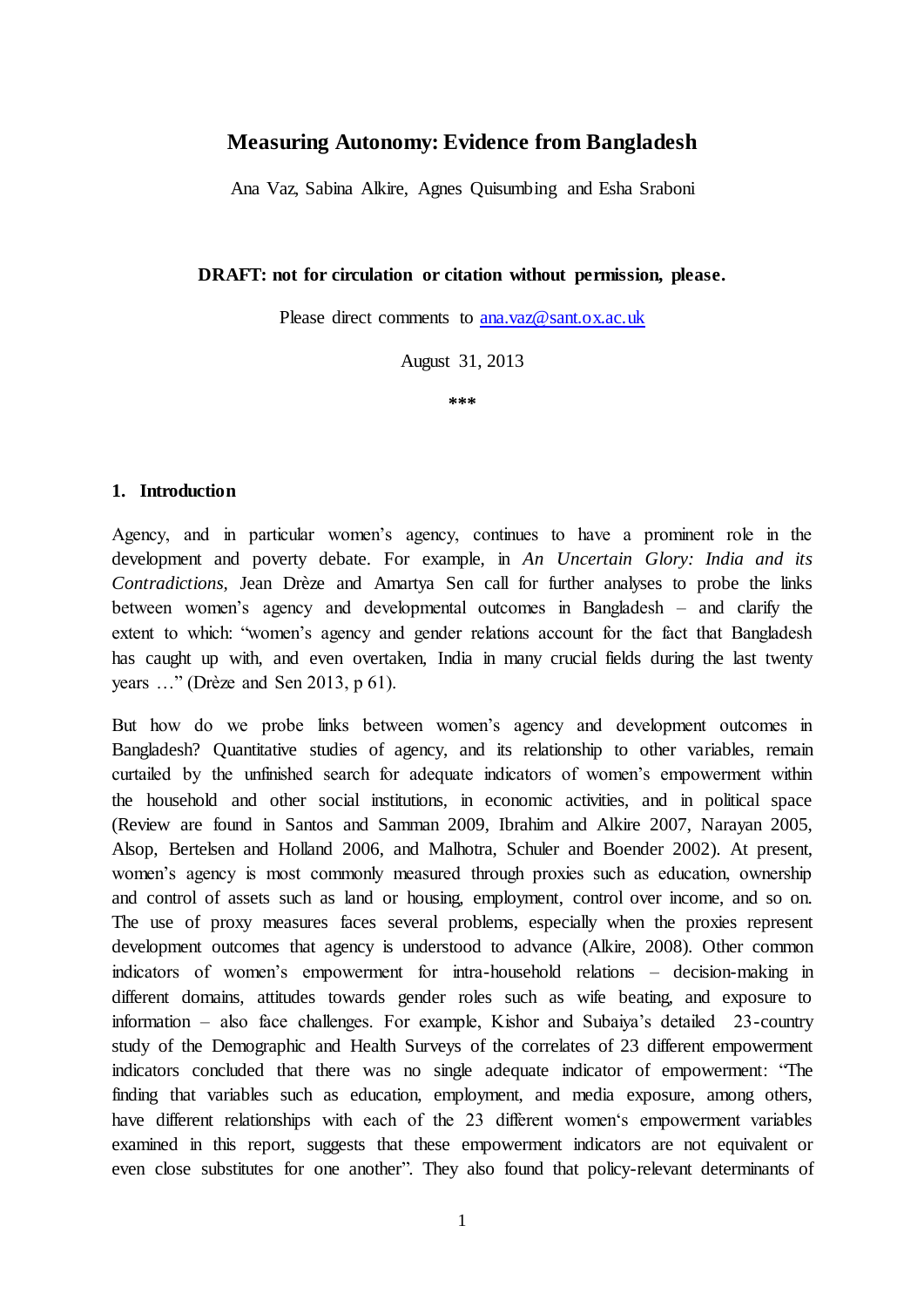empowerment differed across countries and regions within countries: "different facets of women's empowerment do not all relate in the same way to one another or to various explanatory variables" (2008:201 both quotes).

At the same time, Bangladesh has been commended for its significant progress in women's empowerment, and a large and distinguished set of studies document this social change (). Studies in Bangladesh conform that agency has intrinsic value to people, who are able to exert their energies to advance goals they value and have reason to value – whether these pertain to themselves and their communities or to other subjects altogether (Levine xx). At the same time agency – and particularly women's agency in the case of Bangladesh – appears to be catalytic and/or instrumental to achieving a raft of other valued development outcomes (Kabeer xx, ). Yet indicators of agency in Bangladesh, as elsewhere, are deeply contested (), and this measurement problem limits the reach of quantitative studies.

This paper explores the value-added of a new measure of domain-specific autonomy in the context of Bangladesh, where the rich existing literature enables us to spot more easily duplication and value-added of analyses more directly than in contexts that have not been privy to the same extent of qualitative and quantitative studies. Analyses uncover new insights on the linkages between men's and women's autonomy and other development outcomes such as income, education, and occupation, as well as personal characteristics such as age and household composition. The analyses also document the extent to which the indicator supplies new information that is not present in measures of household decisionmaking for the same domain. While empowerment must be approached using multiple indicators and with a deep contextual undersatnding, it is possible that this measure - the Relative Autonomy Index (RAI) – could prove to be a particularly useful tool for policyrelevant analyses.

The measure under scrutiny in this paper is a new direct measure of motivational autonomy proposed by Ryan and Deci (2000), and emanating from what is known as 'self determination theory' (SDT) in psychology. This measure of autonomy is particularly suitable to the analysis of human development and poverty for several reasons reasons (Alkire, 2006). "First, its definition is very similar to the one proposed by Sen's capability approach. Second, the SDT approach is conceptually one of the most advanced psychological approaches to motivational autonomy and self-determination and has been operationalized in widely used and well-validated measures of autonomy across different nations (Chirkov, 2009; Chirkov et al. 2011). These empirical studies in a wide variety of contexts demonstrate the validity of this measure and its capacity to predict both the outcomes of human functioning and the psychological well-being of the agent. Third, the domains can be chosen to suit the particular analysis or poverty context. Fourth this measure does not seem to replicate any existing measures of poverty. It represents a direct measure of motivational autonomy which is innovative and potentially distinct from poverty measures (a claim this paper confirms). Therefore it may allow facilitate analyses of the interaction between poverty and agency. Fifth, the measure empirically represents the (positionally objective) state of mind of an acting individual; that is, it seeks to reflect their own values, rather than fixing a definition of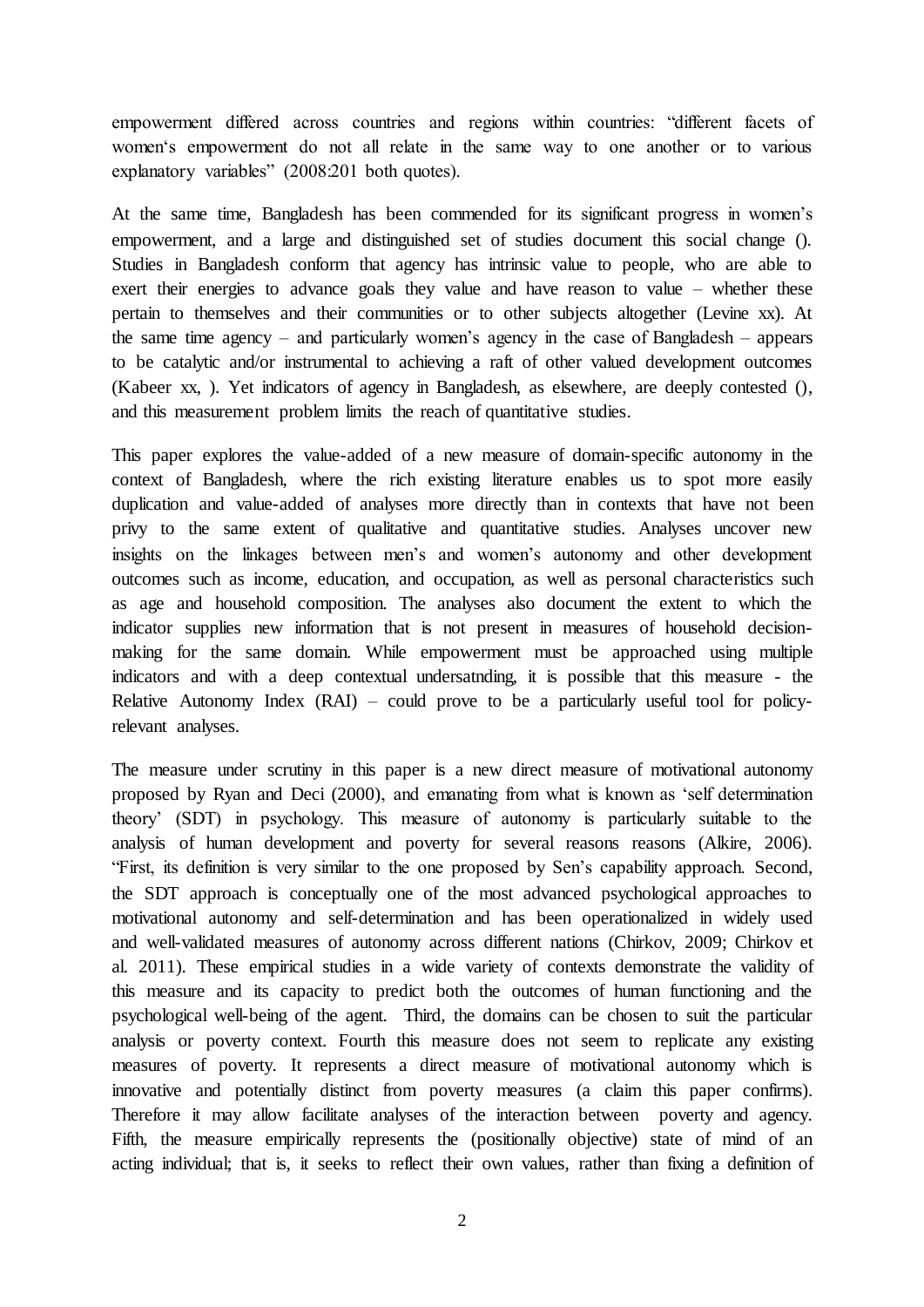autonomy from without. Sixth, the measure appears to be cross-culturally comparable (and the assumption can be re-tested in this and future studies). Furthermore, the measure seems to frame autonomy in a way that is valued in individualistic and collectivist cultures alike – which is critically important as most indicators of agency are correlated with individualism (Chirkov et al., 2003)."

This paper proceeds as follows: the next section presents the conceptual framework, survey question, and aggregation of the Relative Autonomy Index. Section 3 introduces the dataset, which is nationally representative of rural Bangladesh. Section 4 presents and discusses the internal validity tests for the elements of the RAI across all domains, disaggregated by gender. The internal validity tests employ factor analysis, multiple correspondence analysis, cluster analysis, and correlations. Section 4 presents tests of reliability – Cronbach's Alpha and the Mokken Scale procedure. External validity tests are presented in Section 5 and include means comparison, correlation, and regression analyses as to the determinants of autonomy in rural Bangladesh and possible proxies of it. Section 6 concludes.

# **2. Conceptual Framework**

The Relative Autonomy Index (RAI) is a measure of motivational autonomy developed by psychologists Richard Ryan, Ed Deci, Valery Chirkov and others (Chirkov, Ryan, & Deci, 2011; Ryan and Deci 2000, 2012), within the context of the Self-Determination Theory (SDT). This is a direct measure of the individual's ability to act on what he or she values. This measure is computed with reference to specific domains or activities; which allows us to account for the variation of the individual's level of autonomy across different aspects of his or her life.

According to the SDT formulation, a person is autonomous when his or her behavior is experienced as willingly enacted and when he or she fully endorses the actions in which he or she is engaged and/or the values expressed by them. People are therefore most autonomous when they act in accord with their authentic interests or integrated values and desires (Deci  $\&$ Ryan, 1985; Ryan & Deci, 2000; Ryan, Deci, & Grolnick, 1995). SDT contrasts autonomous behavior with controlled behavior, 'in which one's actions are experienced as controlled by forces that are phenomenally alien to the self, or that compels one to behave in specific ways regardless of one's values or interests' (Chirkov et al., 2003). The RAI measures the extent to which the person's motivation for his or her behavior in a specific domain is fairly autonomous as opposed to somewhat controlled.

More specifically, human behavior is driven by intrinsic and extrinsic motivations. Intrinsic motivation is associated with the enjoyment of the activity in itself. This is the perfect example of autonomous behavior. Extrinsic motivation is the performance of a behavior in an instrumental way, i.e. with the goal of attaining an outcome aside from the behavior itself. According to the SDT, motivation can be categorized into four different types, depending on the degree to which the individual has self-endorsed the behavior. These types are external, introjected, identified and integrated. External motivation occurs when one's action is effectively coerced - by another person, or by force of circumstances. Introjected motivation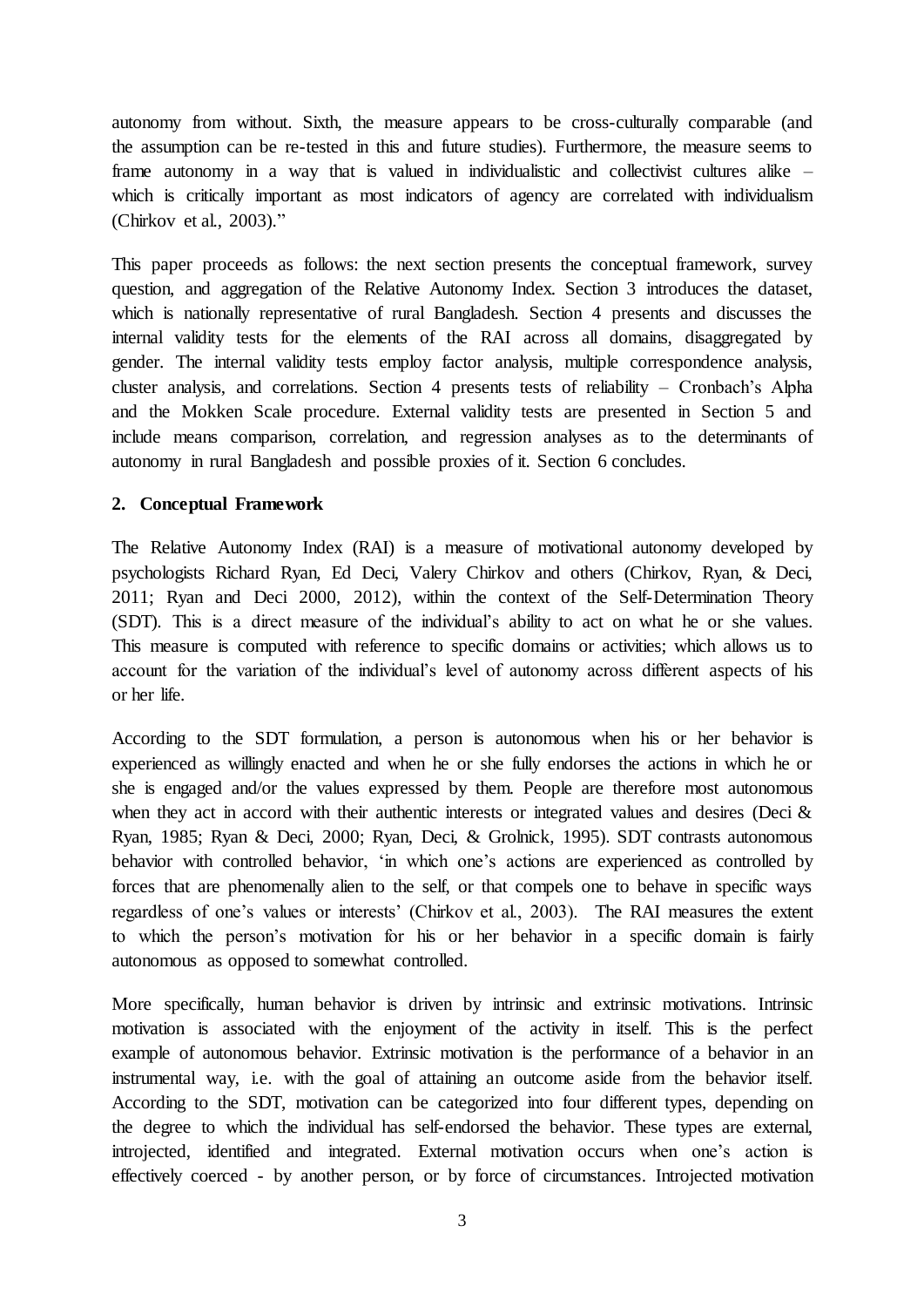is that in which the individual acts to please others or to avoid blame – regardless of whether or not he or she personally values this particular course of action. Identified motivation occurs when the person' behavior reflects conscious valuing of self-selected goals and activities. Integrated motivation occurs when the person's actions are shaped based on his or her own system of values, goals and identities. These forms of motivation are placed on a self-determination continuum. External and introjected motivations constitute relatively controlled forms of extrinsic motivation, while identified and integrated motivations are considered relatively autonomous. The summary of conceptual definitions of the selfdetermination continuum is presented in Figure 1.

# [Figure 1]

The distinction between all types of motivations is not relevant in every context (Ryan & Connell, 1989; Levesque et al., 2007). In our analysis we combined the different forms of autonomous motivation into one single subscale. Thus, we use three subscales: external, introjected and autonomous motivation. The specific questions that we use are based on the SDT Self-Regulation questionnaires, and were revised through several field exercises (Alkire 2005, Alkire et al., 2013). These questions, ask individuals to rate each of three possible motivations for their actions in a specific domain, ranging from "never true" (lowest score, 1) to "always true" (highest score, 4). The survey questions fielded in this study were worded as follows:

"Your actions with respect to [DOMAIN] are:

- Motivated by a desire to avoid punishment or gain reward? [external motivation]
- Motivated by a desire to avoid blame or so that other people speak well of you? [introjected motivation]
- Motivated by and reflect your own values and/or interests?" [autonomous motivation]

The score of these subscales is combined into one single measure, the Relative Autonomy Index (RAI). This measure is the weighted sum of the person's scores in the subscales. The subscales weights are a function of their position in the self-determination continuum: -2 for external motivation, -1 for introjected motivation and +3 for autonomous motivation. The RAI, thus, varies between -9 and 9. Positive scores are interpreted as indicating that the individual's motivation for his or her behavior in that specific domain tends to be relatively autonomous; while negative scores indicate a relatively controlled motivation.

# **3. Data<sup>1</sup>**

We use data from the Bangladesh Integrated Household Survey (BIHS). This survey was designed and supervised by researchers at the International Food Policy Research Institute (IFPRI) and conducted from December 2011 to March 2012. The BIHS sample is nationally

 1 This section draws from Sraboni et al. (2013a, 2013b).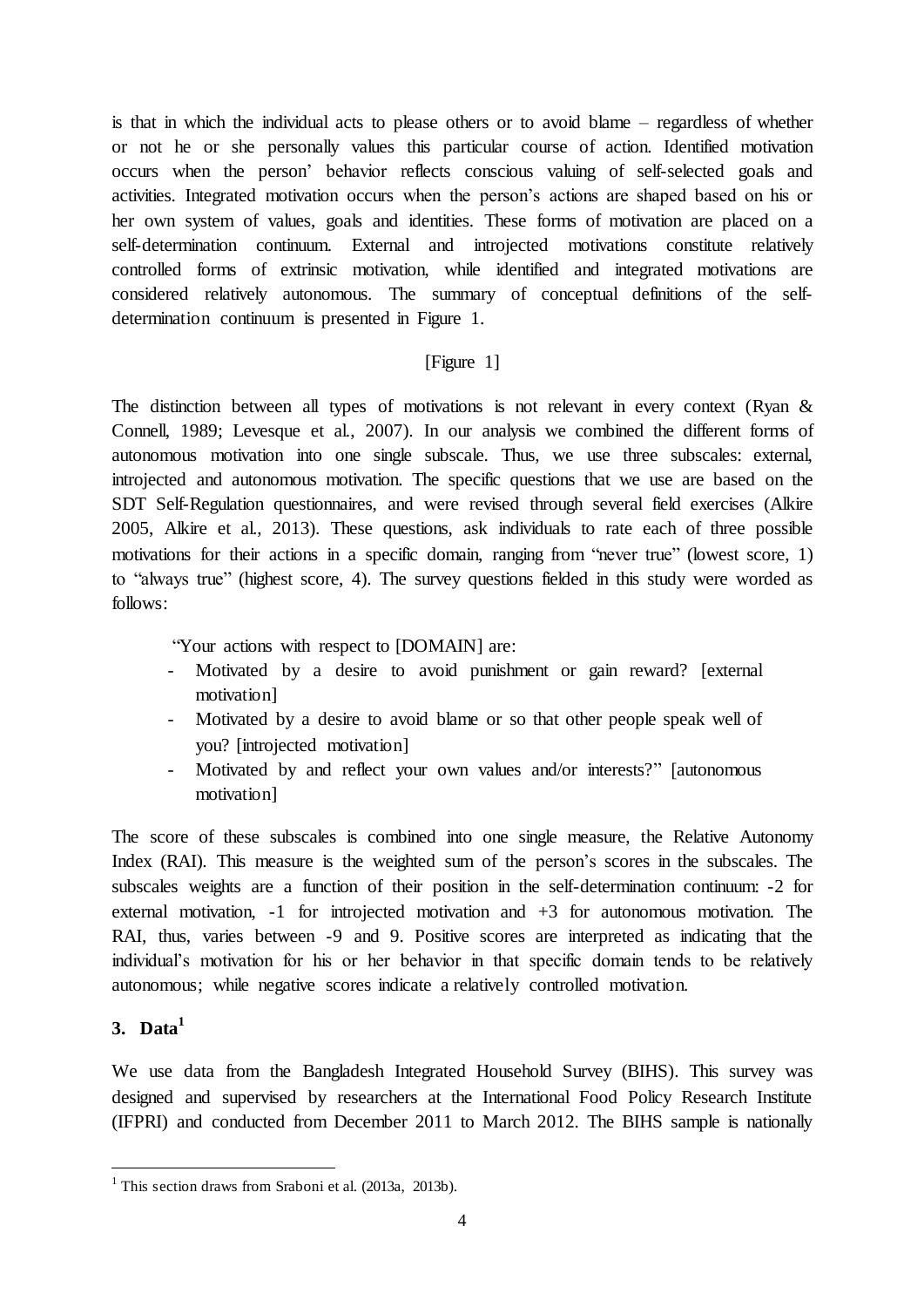representative of rural Bangladesh and representative of rural areas of each of the 7 administrative divisions of the country.

The sample design of the BIHS followed a stratified sampling in two stages—selection of PSUs and selection of households within each PSU—using the sampling frame developed from the community series of the 2001 population census of Bangladesh. In the first stage, a total sample of 275 PSUs were allocated among the 7 strata (7 divisions) with probability proportional to the number of households in each stratum. In the 2nd stage, 20 households were randomly selected from each PSU. Sampling weights were adjusted using the sampling frame of the 2011 population census. The total sample size is 5,500 households,

The BIHS questionnaires include several modules that provide an integrated data platform to answer a variety of research questions, as well as separate questionnaires for self-identified primary male and female decision-makers in sampled households. In particular, the survey includes a module specifically designed to collect data for computing the Women's Empowerment in Agriculture Index (WEAI) (Alkire et al. 2013). This module includes the autonomy questions that provide the data to construct the Relative Autonomy Index. This module covers 18 domains of decision making. $2$ 

The total sample size is 5,500 households, with information regarding the self-identified primary male and female decision-makers in 4,566 of these households. However, as in each domain of decision-making, autonomy information was only provided by those respondents who actually make decisions in that domain, the relevant sample in each domain is smaller and varies across domains (Table 1).

## [Table 1]

## **4. Internal Validity**

This section focuses on assessing how well the RAI measures the autonomy of individuals. This will involve two different analyses. First, we will examine whether the data collected is consistent with the hypotheses of our measurement model. Second, we will perform some standard tests to assess the internal consistency of the scale as a whole.

## **4.1 Conceptual Validation**

 $\overline{a}$ 

In order to assess the adherence of our data to the measurement model described above, we test two main hypotheses.

(1) There are three dimensions in our autonomy data. Each of these dimensions reflects one of the latent characteristics that we are attempting to measure: external, introjected and autonomous motivations.

<sup>&</sup>lt;sup>2</sup> The BIHS WEAI questionnaire used the pilot version of the questionnaire covering 18 domains of decisionmaking; other countries implementing the WEAI as part of the Feed the Future monitoring effort used the final version of the WEAI, which has fewer domains.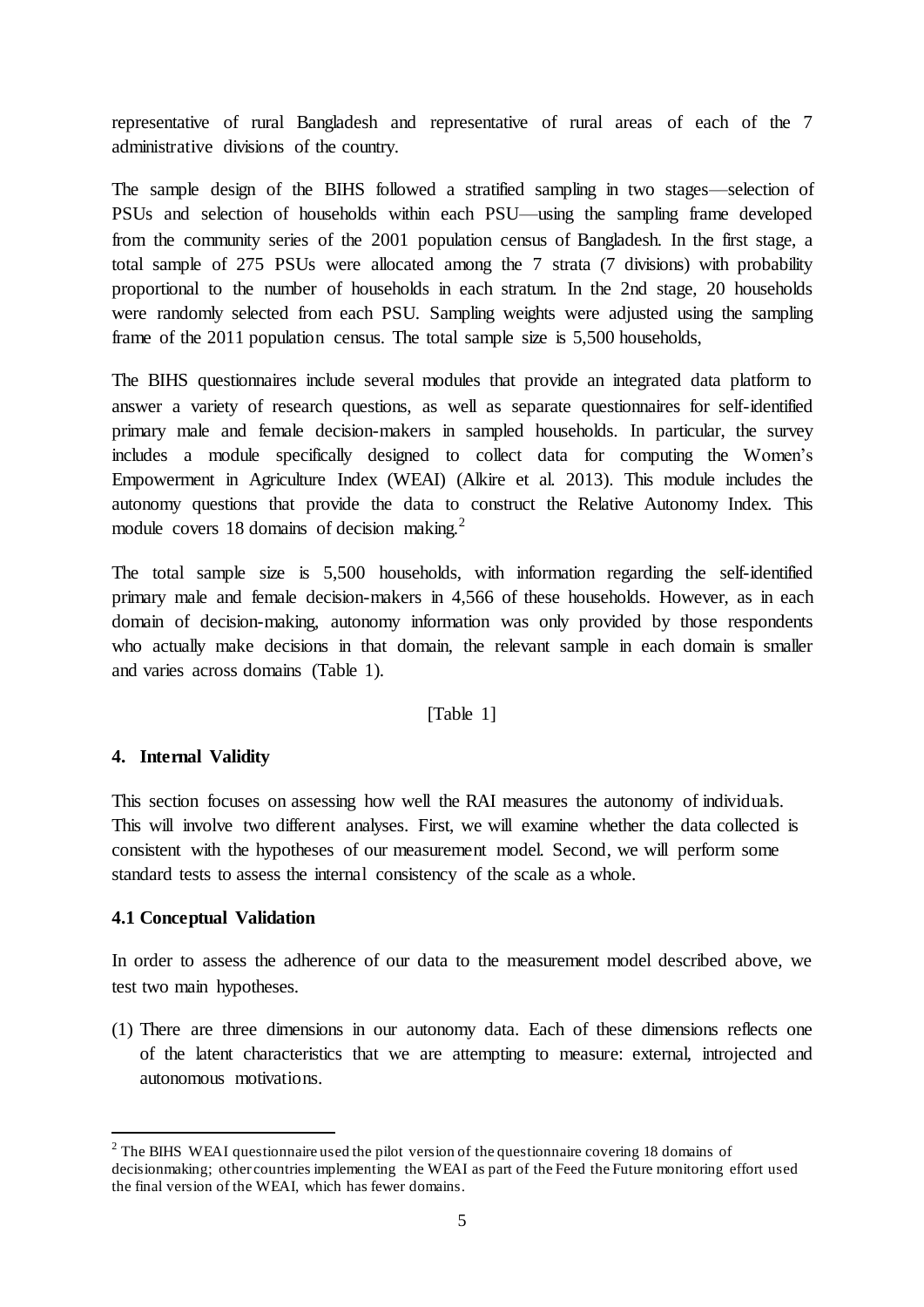(2) There is an ordered correlation among the motivation subscales. As the subscales correspond to a continuum of autonomy, we expect that adjacent subscales correlate more strongly than subscales further apart on the continuum (Ryan and Connell, 1989).<sup>3</sup>

## **4.1.1 Dimensional Structure**

In this section we examine the structure of the full set of motivation questions. We investigate the feasibility of a three dimension structure, in which each dimension captures one of the latent characteristics that we are attempting to measure: external, introjected and autonomous motivations.

The main limitation of this approach in this context is that it disregards the domain-specific nature of our autonomy measure. In other words, it assumes that questions about the same type of motivation but referring to different areas of decision-making load on a common factor. We believe that this assumption may be verified in the context of closely related areas of decision making.

Following Guio, Gordon and Marlier (2012), we analyze the structure of the data using three different statistical methods: a factor analysis, a multiple correspondence analysis and a cluster analysis.

# *Factor Analysis*

We start by performing an exploratory factor analysis (EFA) to test if a three-factor solution that discriminates the items of the three motivation subscales emerges. To facilitate the interpretation of the factor loadings we rotate the axes. We use oblique rotation, given that the motivation subscales are likely to be correlated. We perform this analysis separately by gender.

## Men

 $\overline{a}$ 

Firstly, we consider the full set of items. The sample under analysis is very small, as there are only 365 men that answered the motivation questions for all 13 areas of decision-making. According to Kaiser criterion<sup>4</sup>, there are four factors in the data. The first two factors account for 80 percent of the variance, while the last two account for 9 and 6 percent. Considering a four factor solution, we find that the factors 1, 3 and 4 discriminate the questions from the subscales autonomous, introjected and external, respectively. On the other hand, factor 2 combines questions from external and introjected subscales.

Secondly, we perform an EFA considering only the areas of decision making related to agriculture, which comprise the domains 'agriculture production', 'what inputs to buy', 'what

<sup>&</sup>lt;sup>3</sup> While the terminology might be interpreted to imply that Identified motivation is negatively correlated with external and introjected motivations, the external and identified motivations are not necessarily negatively correlated, but are likely to have very low correlations since they are on the opposite extremes of the scale (Ryan, personal communication).

 $4$  The rule is to drop all factors with eigenvalues under 1.0.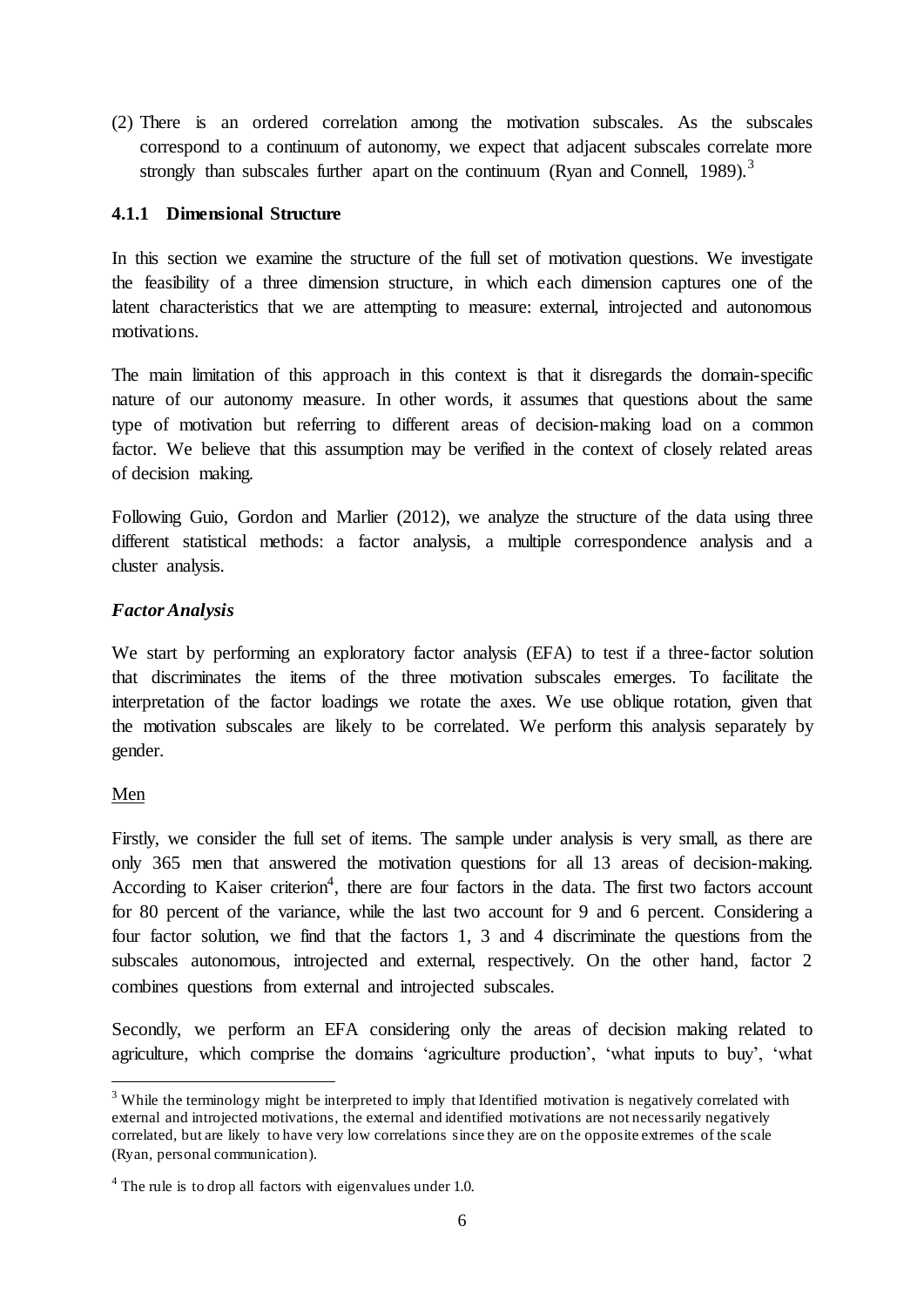crops to grow' and 'who and when to take the crops to the market'. <sup>5</sup> The sample under analysis increases to 2,608 men. Considering this restricted set of questions and a larger sample, a three factor structure emerges. As shown in Table 2, we find that the set of questions supposed to measure different subscales are discriminated in different factors. Factors capturing external and introjected subscales are strongly correlated, and they are both weakly correlated with the factor capturing autonomous subscale. We obtain similar results if we consider the set of decision-making domains not related with economic activities.<sup>6</sup>

### [Table 2]

### Women

 $\overline{a}$ 

Considering the full set of items, the sample under analysis consists only of 271 women. According to Kaiser criterion, there are four factors in the data. The first factor accounts for 59 percent of the variance, the second and the third account for 17 and 10 percent respectively, while the fourth factor only accounts for 3 percent. Considering a four factor solution, we find that the set of questions supposed to measure different subscales are discriminated in different factors, but introjected questions are separated into two different factors. The introjected motivation questions regarding wage and employment, minor household expenses, expression of religious faith, definition of daily tasks and family planning are discriminated in factor 4. In terms of correlations, we find that factors capturing external and autonomous motivations are strongly correlated, and they are both negatively correlated with the introjected factors.

As in the case of men, when we consider the smaller set of areas of decision-making related to agriculture and, thus, have a larger sample, the three factor structure emerges (see Table  $2)$ .<sup>7</sup> However, unlike the case of men, we find that contrary to theory, the factors capturing external and autonomous motivations are again strongly correlated.

As long as we have a reasonably sized sample, the EFA results suggest that there is a three factor structure. So, we perform a Confirmatory Factor Analysis (CFA) to test how well our measurement model fits the data. We consider a model with three latent constructs, each one measured with four indicators, one for each area of decision making related with agriculture.<sup>8</sup> We estimated two models: a factor loading invariant model, assuming the factor loadings are identical for all individuals; and a factor loading variant model, assuming that factor loadings may be different across gender.

<sup>5</sup> We considered also including 'raising livestock' here. However, this domain is less correlated with the other and its inclusion would result in a significant reduction of the sample under analysis.

 $6$  We considered the following domains as non-related with economics activities: minor household expenditures, what to do if you have a serious health problem, how to protect yourself from violence, whether and how to express religious faith, what kind of tasks you will do on a particular day and whether or not to use family planning to space or limit births.

<sup>7</sup> As in the case of men, this three factor structure emerges whether we consider the set of domains related to agriculture (sample of 2,302 women), or the non-work domains (sample of 1,104 women).

 $8<sup>8</sup>$  We focus the Confirmatory Factor Analysis on the agriculture related domains because these are the ones that are more correlated.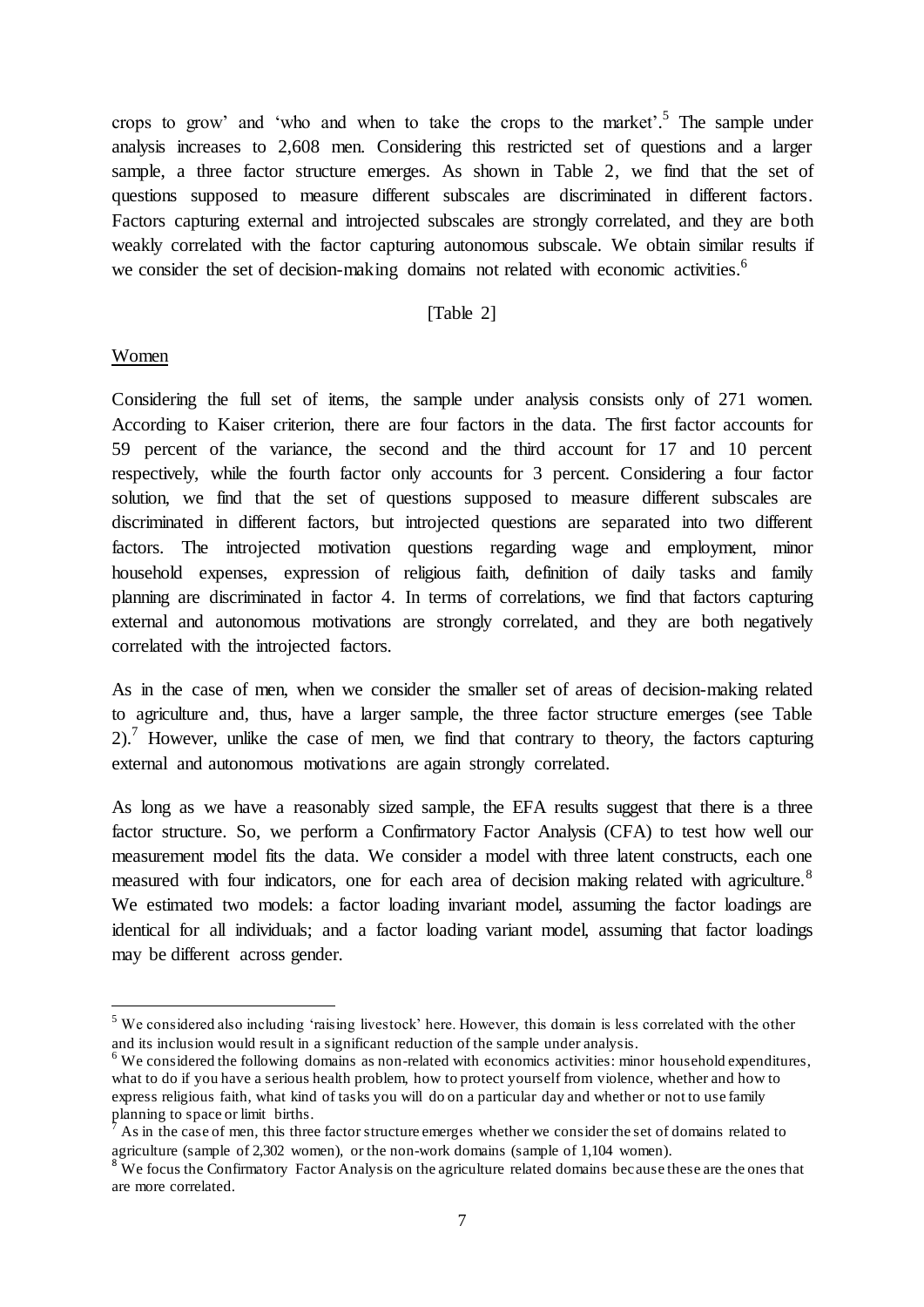We find that the factor loadings<sup>9</sup> for all items are very high, always above 0.75. In both models the factor with the lowest factor loadings is the one corresponding to introjected motivation. The goodness-of-fit indices and statistics are presented in columns (1) and (2) of Table 3. The results are mixed. The chi-square statistic is significant, which does not support a good fit; and the measure Root Mean Square Error of Approximation (RMSEA) is close or equal to the maximum cut-point for an acceptable fit. On the other hand, the Comparative Fit Index (CFI) and the Tucker-Lewis Index (TLI) are above the threshold for an excellent fit; and the measure Standardized Root Mean Square Residual (SRMR) also suggests a good fit, as it is far below the threshold 0.1.

### [Table 3]

Examining the modification indices (suggested by STATA), we find that the fit of both models could be improved if we would allow the indicators regarding the domain 'agriculture production' to be correlated with other latent variables besides the one they are intended to measure (for instance, allowing the item related to external motivation to be also correlated with introjected motivation). However, as the cross-loading of these indicators is not theoretically justifiable, we opted to measure the model fit removing those items from the analysis. The goodness-of-fit measures of the models with this new specifications are presented in columns (3) and (4) of Table 3. Although the chi-square statistic remains significant, its value decreases sharply; and all the other measures improve.<sup>10</sup>

Comparing the goodness-of-fit measures of the factor variant and factor invariant models, we see that the latter always display better fit than the former. Therefore, the hypothesis of factorial invariance between gender groups seems to be supported.

## *Multiple Correspondence Analysis*

 $\overline{a}$ 

Here, we examine the data structure using a multiple correspondence analysis (MCA). This descriptive method can be seen as a generalization of the Primary Component Analysis to categorical data. In very simple terms, this technique divides each categorical variable into dummy variables that represent the categories of the original variable; and describes the pattern of the dataset geometrically by locating each of these 'new' dummy variables in a low-dimensional space.

We performed a multiple correspondence analysis using the questions related with agriculture (a smaller set of variables and larger sample of individuals). We perform this analysis separately by gender. In the case of men, we find that three dimensions explain 71 percent of

<sup>&</sup>lt;sup>9</sup> Under our fully standardized and simple structure model, these factor loadings can be interpreted as correlation coefficients between each item and the corresponding latent factor (Abell, Springer, Kamata, 2009).

 $10$  The modification indices also suggest that our original model has correlated errors, between items in the same scales and between items in different scales. Correlated errors within a subscale are not a desirable property for a psychometric scale (Abell, Springer, Kamata, 2009, p. 164). However, we believe that here the correlated errors within subscales do not reflect a weakness of our measurement model, but result from the fact we are performing a factor analysis combining items from different areas of decision making. Although the items may be related to an overall latent factor, they may also reflect the correlation between the areas of decision -making.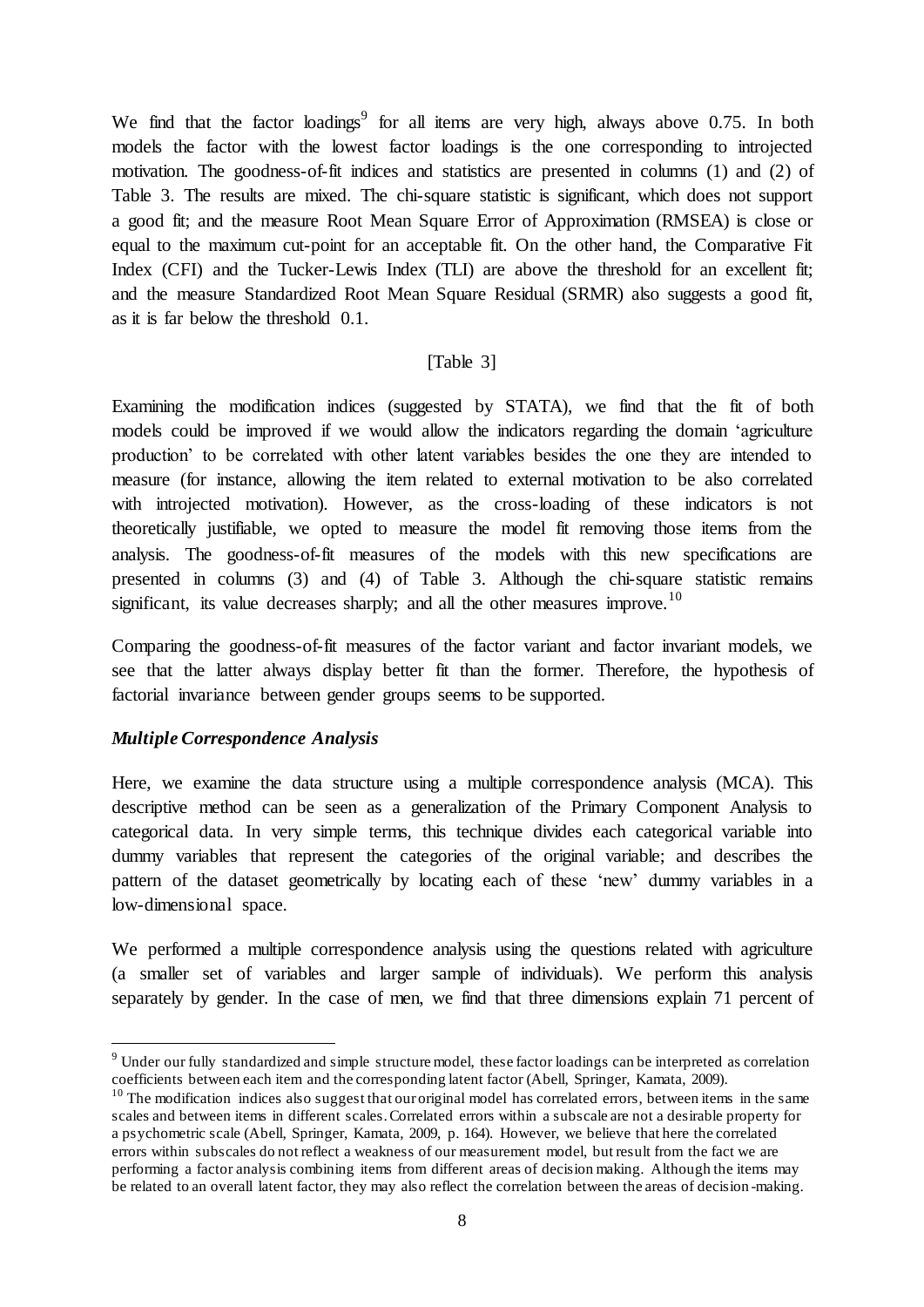the inertia<sup>11</sup>. The first dimension explains 28.7 percent, the second 26.5, and the third 15.3.<sup>12</sup> Similarly for women, the percentages of inertia explained by each dimension are: 27.7, 25.6 and 12.0. Figure 2 in Appendix plots the point coordinates of items related to 'what inputs to buy' and 'what crops to grow' in dimensions 1 and 2. We do not include items regarding the other two agricultural domains because they tend to overlap, making the reading of the graphic difficult.

### [Figure 2]

### *Cluster Analysis*

Finally, we examine if a cluster analysis groups the motivation questions according to the type of motivation they are intended to measure. We performed the analysis separately by gender. We compute a proximity matrix based on the squared Euclidean Distance. Then clusters were produced using the hierarchical average linkage method.<sup>13</sup> First, we performed this analysis considering the full set of domains. The resulting dendrograms are presented in Figure 3. Second, to be able to draw conclusions based on a larger sample, we conduct a new cluster analysis focusing only on the domains related to agriculture. The respective dendograms are presented in Figure 4.

### [Figure 3]

#### Men

 $\overline{a}$ 

Let's focus first on the case of men. The dendogram in Figure 3 suggests that there are two broad clusters that distinguish controlled and autonomous motivations. This two-cluster structure is corroborated by the Calinski-Harabasz stopping rule. However, according to the Duda–Hart stopping rule, there are five clusters. According to this rule, the autonomous motivation questions are all grouped in the same cluster, but the external and introjected questions are divided in two different clusters each. Under this structure, controlled and autonomous motivations are separated; but some external questions are closer to some introjected questions than to other external questions.

When considering a more restricted set of domain, the results are similar. The Calinski-Harabasz stopping rule suggests that a two-cluster is the optimal structure. This solution distinguishes between controlled and autonomous motivations, but not between external and introjected motivations. On the other hand, Duda-Hart stopping rule suggests a three-groups solution, distinguishing between the three types of motivations.

[Figure 4]

 $11$  The concept of inertia in multiple correspondence analysis is equivalent to variance in factor analysis (Abdi and Valentim, 2007).

 $12$  The fourth dimension already only explains 8.7 percent of the inertia.

<sup>&</sup>lt;sup>13</sup> The cluster analysis was also conducted considering alternative linkage methods, namely complete linkage and Ward's method. The same structure was identified using the different methods.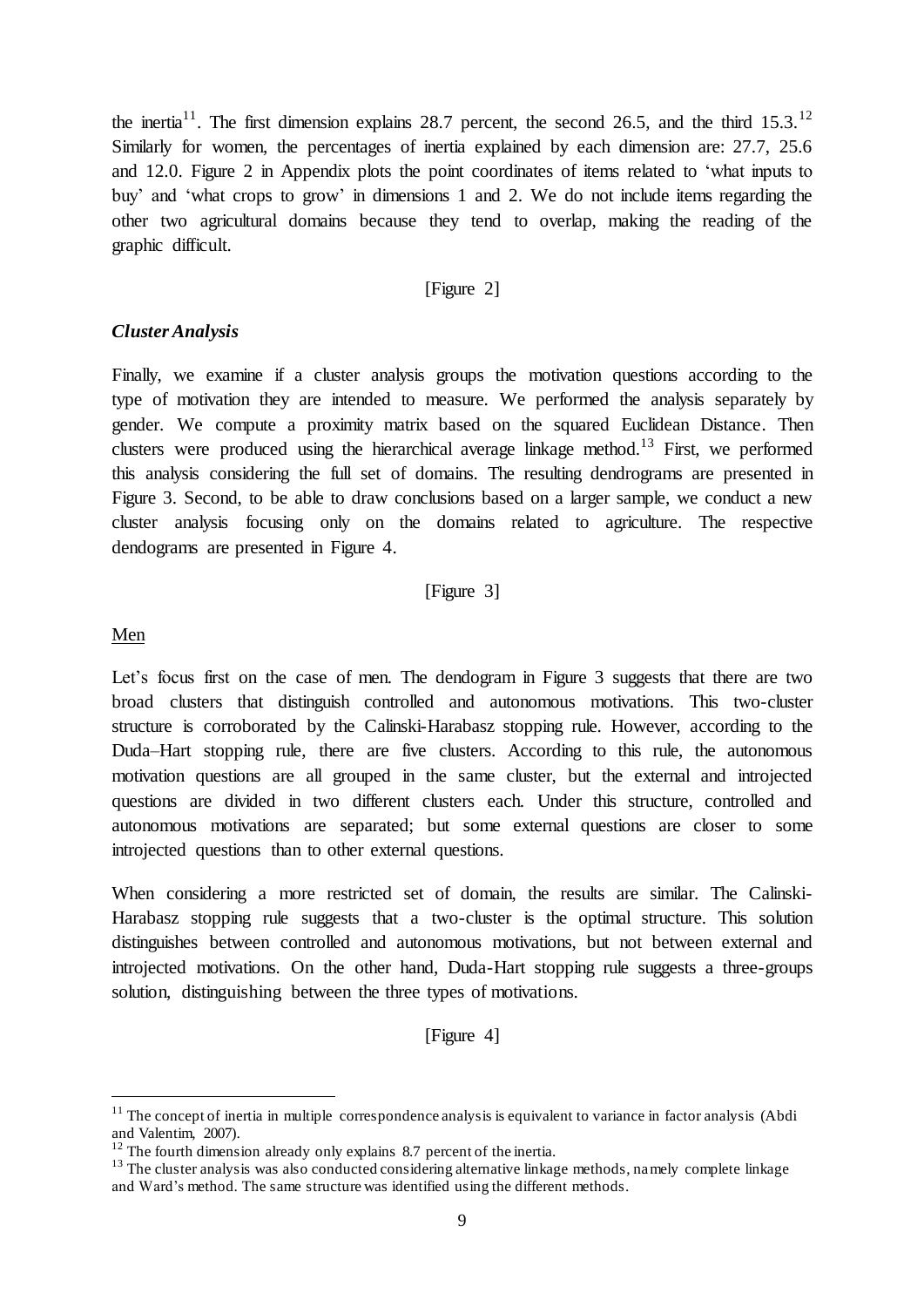## Women

In the case of women, both Calinski-Harabasz and Duda-Hart stopping rules suggest that a three-group is the most distinct hierarchical structure. The three clusters distinguish the three types of questions. When we consider the full set of domains, the two closer clusters are the ones related to external and identified motivation. But when we consider the smaller set of questions and the larger sample, we find that the two closer clusters correspond to the external motivations, as expected.

Overall, the structure that emerges from this analysis corroborates the separation between controlled and autonomous motivations. In the case of women, the analysis also distinguishes controlled motivations between external and introjected. In the case of men, the latter distinction is less clear.

# **4.1.2 Correlations within Areas of Decision-making**

As the subscales correspond to a continuum of autonomy, we expect contiguous subscales to correlate more strongly than subscales in opposite extremes. Thus, we expect the lowest correlation to occur between external and identified motivations. To investigate this we compute Spearman and Pearson correlation matrices for each domain, considering the samples of men and women separately. The matrices are presented in Table 4.

# [Table 4]

We observe very distinct patterns of correlation for men and women. In the sample of men, we find that external and introjected motivations are strongly correlated in all domains; and that both of these controlled forms of motivation correlate weakly with autonomous motivation (the absolute value of the correlation coefficients is below 0.08 is most domains). Based on Spearman correlations, there are some domains where we observe a pattern of ordered correlation, i.e. in which the lowest correlation is between external and identified subscales. These domains are 'what inputs to buy', 'what crops to grow'. 'livestock raising' 'own wage and salaried employment' and 'family planning' However, in most cases this correlation is not very different from the correlation between identified and external correlation. This evidence seems to suggest that men's autonomy maybe could be addressed with two general categories of motivation: controlled and autonomous.

In the sample of women, we find that external motivation is strongly correlated with both introjected and identified motivations. In fact, in most domains related with economic activities ('agriculture production', 'what inputs to buy', 'what crops to grow', 'non-farming business activity' 'own wage and salaried employment'), external motivation is more correlated with autonomous than with introjected motivation. A potential explanation for this pattern of correlation is that women in Bangladesh tend to internalize societal norms and "make them their own"; qualitative work is required to probe this issue further. This divergence of the correlation patterns does raise questions about whether the weighted aggregation structure of the RAI can be interpreted in the same way for men and women.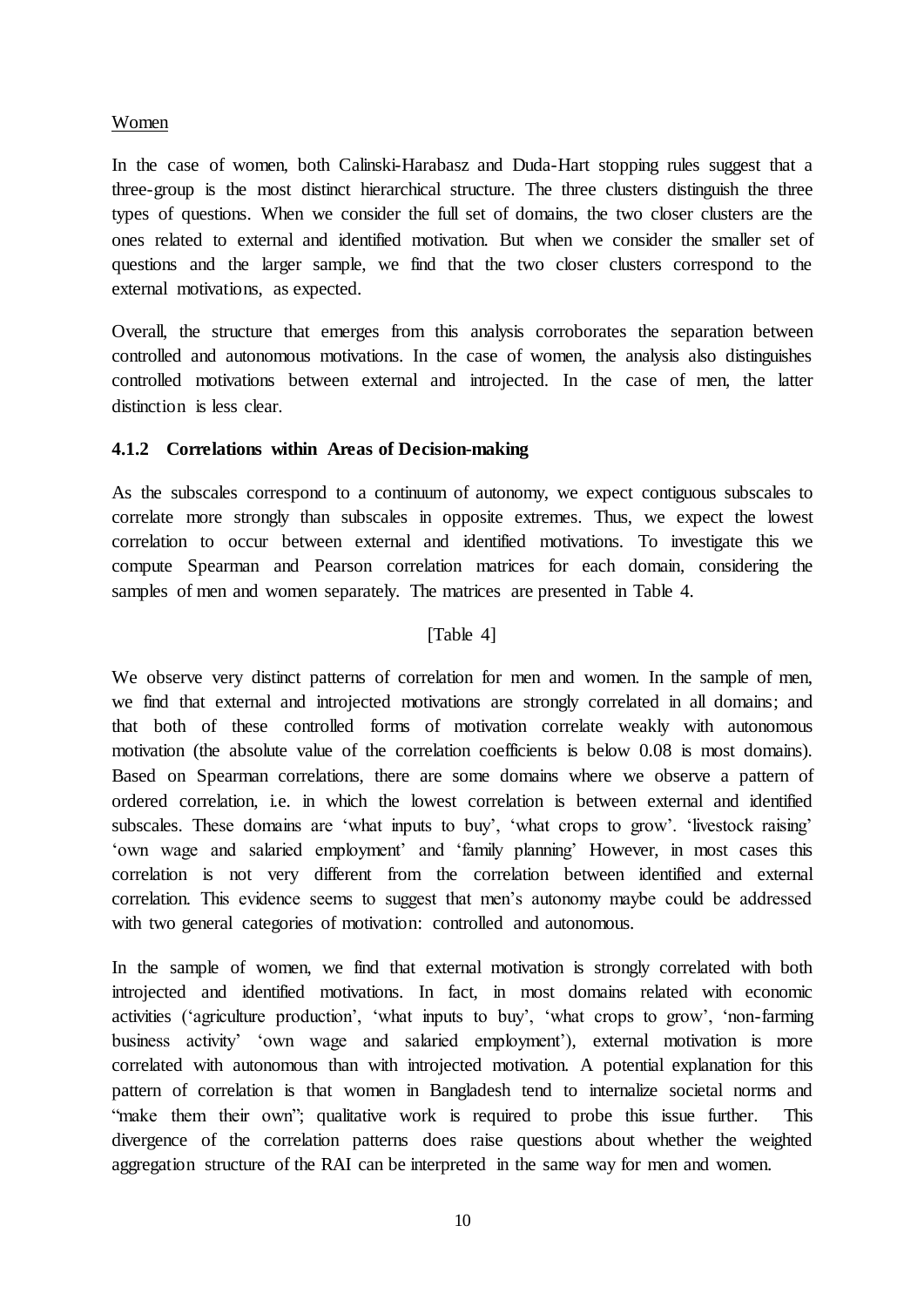## **4.2 Reliability**

In this section we conduct some tests to assess the internal consistency of the scale as a whole.

### **4.2.1 Cronbach's Alpha**

We test the internal consistency of motivation subscales using Cronbach's Alpha. This coefficient reflects the extent to which a set of items measures a latent construct. Generally, in social sciences an Alpha above 0.7 is understood as "satisfactory", above 0.8 is seen as "good", and above 0.9 is considered "excellent".

We compute Cronbach's Alpha for each autonomy subscale considering different areas of decision making, similarly to the approach adopted in the analysis of dimensional structure.<sup>14</sup> We start by computing Alpha considering all areas of decision making (13 items). As the number of items can artificially inflate Alpha (Cortina, 1993), we also calculate Alpha considering only the areas of decision making related with agriculture (4 items), and considering only the domains not related with economic activities (6 items).

### [Table 5]

Table 5 shows that Cronbach's Alpha for external and identified motivation subscales are "excellent". The introjected motivation has slightly lower Alphas, but they are "good" or "excellent", always above 0.85, thus confirming the consistency of motivation scales.

## **4.2.2 Mokken Scale Procedure**

 $\overline{a}$ 

We perform an additional test of reliability using nonparametric Item Response Theory (IRT). We perform a Mokken Scale Procedure (MSP). This is "an automated item selection procedure for selecting unidimensional scales of polytomous items from multidimensional datasets" (Hemker, Sijtsma and Molenaar, 1995, p. 337).

The MSP is based on Loevinger's H coefficient. This coefficient corresponds to the observed between-item covariance divided by the maximum possible covariance given the marginal distribution of the two items. The coefficient can be computed for a pair of items i and j (Hij); for item i (Hi), by averaging Hij across j; and for a whole scale (H), averaging Hi across i. Coefficient Hi may be interpreted as a measure of the discrimination power of item i and, hence, the coefficient H can be seen as a measure of the discrimination of the scale (Sijtsma, Maijer and Van der Ark, 2011). Mokken (1971) suggested the following rule to describe the quality of a scale:

| Loevinger's H       | <b>Scale quality</b> |
|---------------------|----------------------|
| $0 \leq H \leq 0.3$ | Unscalable           |

<sup>&</sup>lt;sup>14</sup> Cronbach's Alpha is suitable to test the reliability of multiple-items scales. In our model, each autonomy subscale related to a specific area of decision making is measured with only one question. Therefore, it is not possible to assess internal consistency of autonomy subscales within areas of decision making.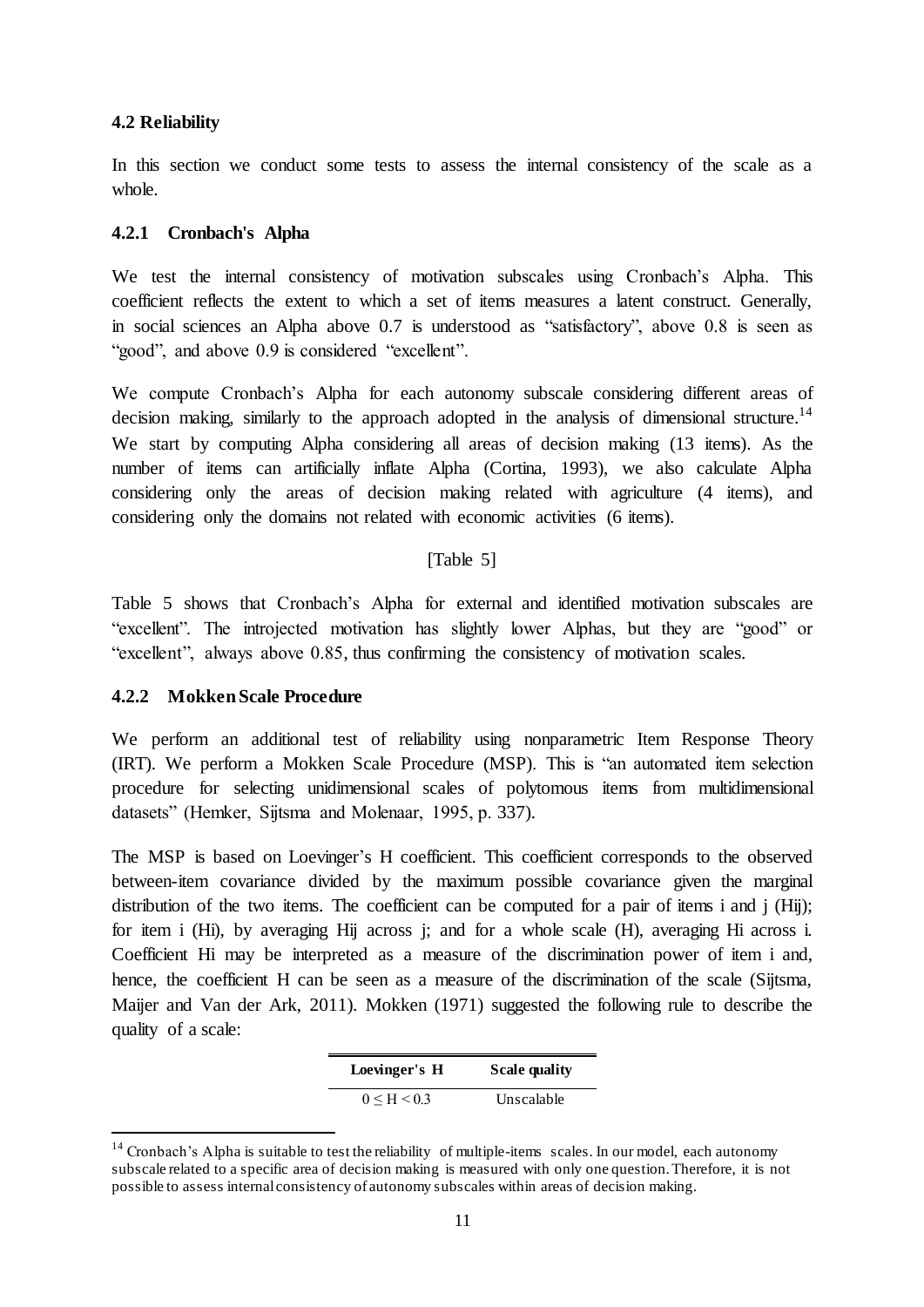| $0.3 \leq H \leq 0.4$ | Weak   |
|-----------------------|--------|
| $0.4 \leq H \leq 0.5$ | Medium |
| $0.5 \leq H$          | Strong |

This procedure allows us to test if the questions that are supposed to measure different types of motivation are grouped into different Mokken scales. We assume a lower bound for Loevinger's H of 0.5. We perform this test considering the full set of domains and restricting the analysis to the domains related with agriculture. We perform the MSP separately for men and women.

# Men

Considering the full set of items, the MSP identifies two scales. The first scale groups the autonomous motivation questions, and it has a H coefficient of 0.87. The second scale combines all external and introjected motivation questions, and it has a H coefficient of 0.59, so in both cases the scale quality is strong, but the external and introjected questions are grouped. This dimension structure is very similar to the one reflected by the cluster analysis – but recall it is only for 365 men.

Considering the set of items related with agriculture and the larger sample, the results are much more in line with our measurement model. The MSP identifies three scales, each grouping the set of items intended to measure one of the types of motivations. The respective H coefficients vary between 0.67 for introjected motivation and 0.90 for identified motivation, all indicating strong scale quality.

## Women

Considering the full set of items and smaller sample, the MSP identifies five scales. The first combines all external and identified motivation questions, and has a H coefficient of 0.75. The introjected motivation questions are separated into four different scales. The first of these scales groups the questions related with agriculture.<sup>15</sup>

Similarly to the case with men, when we only consider the questions related with agriculture and the larger sample, the MSP identifies three scales, each grouping the set of items intended to measure one of the types of motivations. The respective H coefficients vary between 0.71 for introjected motivation and 0.91 for external motivation – again indicating strong scale quality.

# **5. External Validity**

 $\overline{a}$ 

This section focuses on the relationship between relative autonomy and individual's characteristics. Our main hypothesis is that the autonomy indicators yield new and valuable

<sup>&</sup>lt;sup>15</sup> The second scale groups the questions regarding expression of religious faith, definition of daily tasks and family planning; the third scale groups the domains household minor expenditures and he alth; finally, the fourth scale groups the questions regarding non-farming business and own wage and salary employment. The introjected questions regarding raising livestock and protection from violence are not included in any scale.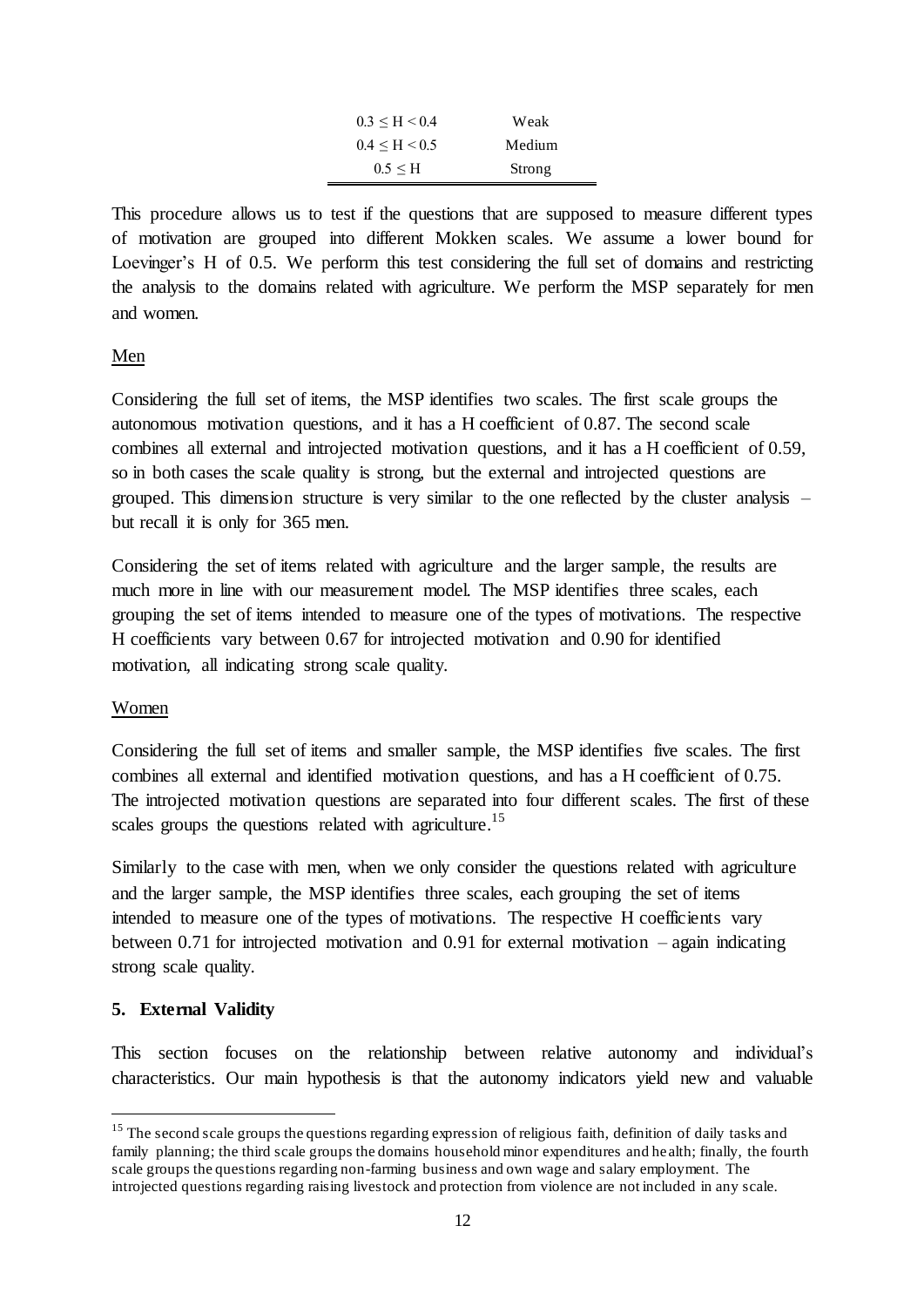information that is not contained in standard socio-economic and demographic variables. If this is the case, its measurement and analysis could provide additional information. In this section we try to identify the determinants of autonomy and examine to what extent this concept is captured by other common proxies for empowerment, particularly decisionmaking.

## **5.1 Means comparisons**

We start by comparing the average autonomy indices across different population sub-groups. We define the groups splitting the sample in terms of gender, age group, level of education, per capita expenditure quintile, and geographic locations (administrative division). The purpose of this exercise is to investigate if there are population sub-groups that are clearly more autonomous than others.

## [Table 6]

Table 6 presents the average indicators by gender and the results of the test of equal means across gender. At a significance level of 10 percent we reject the null hypothesis in seven of the 13 domains. Men are on average more autonomous in decisions related with economic activities ('what crops to grow', 'when and who to take crops to market', 'non-farming business and own wage and salaried employment'). Women, on the other hand, tend to report higher levels of autonomy in all other areas of decision-making, and the difference is significant in the domain of 'protection from violence', 'expression of religious faith' and 'family planning'.

## [Table 7]

# [Table 8]

The means displayed in Table 7 suggest that in most domains the average autonomy of men and women increases with age. Table 8 presents the average RAIs by education level. These estimates do not show a clear and consistent pattern for the relationship between autonomy and education. Table 9 presents the average RAIs by per capita expenditure quintile and Table 10 presents the average RAIs by division.

## [Table 9]

[Table 10]

## **5.2 Correlations**

In this section we examine the correlation between the relative autonomy indicators and a set of common proxies of empowerment. We start by looking at the correlations with the indicators of general functionings: (i) individual education level, defined as the highest level of education achieved; and (ii) income, proxied by per capita expenditure quintile to which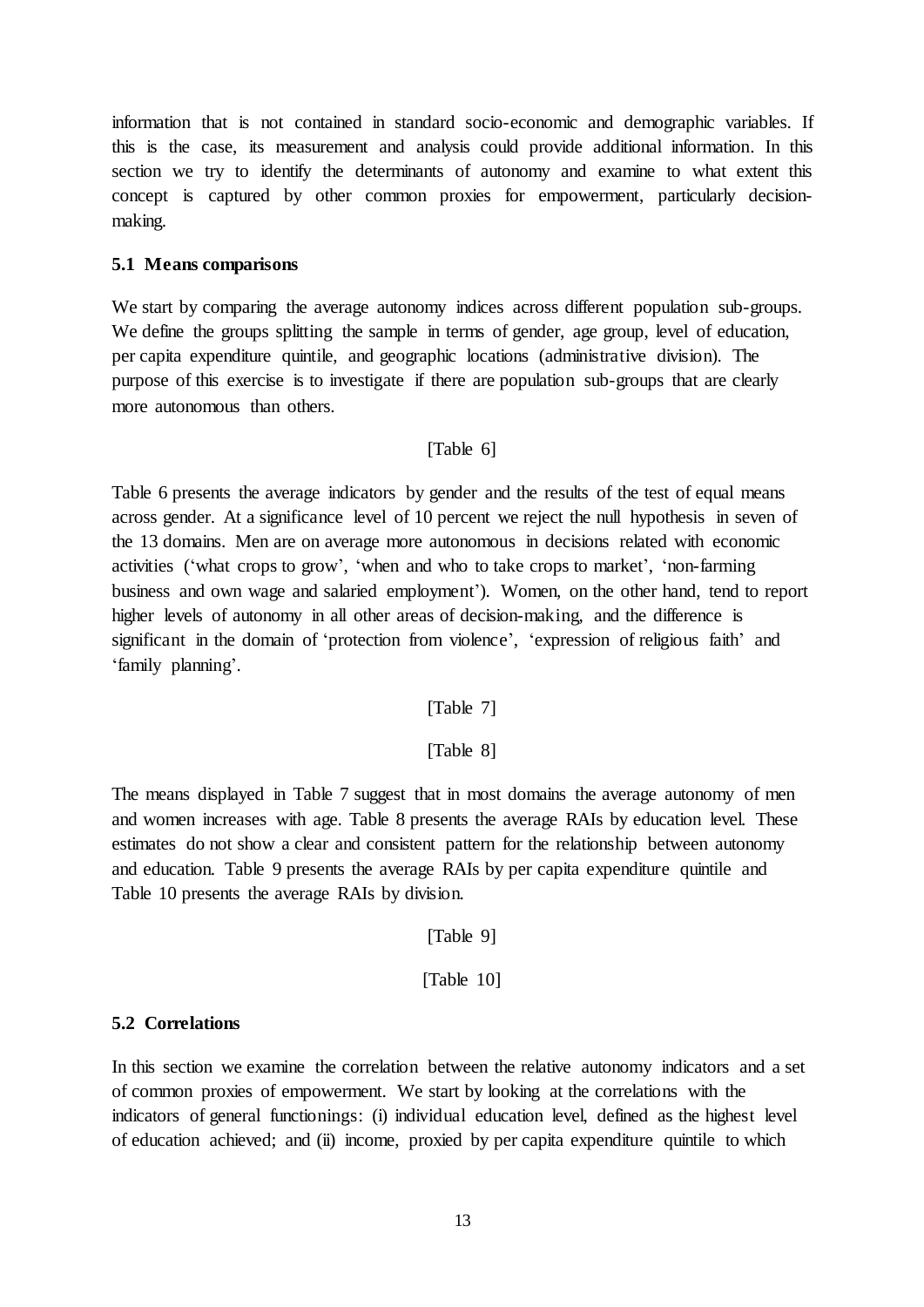the household belongs<sup>16</sup>. Then, we look at the relationship with empowerment and agency general indicators. As general empowerment indicators we use the step ladder (10 steps) questions about respondent's satisfaction with his or her:

- power to make important decisions that change the course of your life;
- possibilities of going to other places outside your village; and
- contact with friends or relatives.

 $\overline{a}$ 

As general agency indicators we used the indicator 'ability to change things in the community<sup>'17</sup> and 'influence in the community', based on a step ladder question  $(9 \text{ steps})^{18}$ .

Finally, we look at correlations between the relative autonomy index, the indicator of whether the individual feels he or she can make his or her own personal decisions in that specific domain<sup>19</sup>, and the indicator of the individual's satisfaction with his or her decisions in that domain.

### [Table 11]

As all our variables are categorical, we examine the Spearman correlation coefficients (Table  $11$ .<sup>20</sup> We report the Spearman and Kendall tau rank correlations in Appendix. Contrary to what is commonly assumed, we find that autonomy is practically uncorrelated with education, and it is relatively weakly correlated with our proxy for income. The correlation between autonomy and income is higher among men (average of 0.13 across domains) than among women (average of 0.07).

The general indicators of empowerment are correlated with autonomy in all domains. But again, the magnitude of this correlation is, on average, higher in the sample of men than in the sample of women. This difference is smaller for the indicator of power to make important decisions (0.17 vs. 0.13), and larger for contact with friends and relatives (0.28 vs. 0.06). The correlations with the indicators of agency are in general relatively weak and not significant in all domains. In the case of men, in particular, the correlation between ability to make changes in the community and RAI is negative in most domains.

<sup>&</sup>lt;sup>16</sup> The variable per capita expenditure quintile is highly correlated with the household wealth quintiles. It has a Pearson correlation coefficient of 0.79, and a Spearman coefficient of 0.98.

<sup>&</sup>lt;sup>17</sup> The wording of the respective question is "do you feel that a [man / woman] like yourself can generally change things in the community where you live if s/he wants to". And the answer scale is 1 "No, not at all", 2 "Yes, but with a great deal of difficulty", 3 "Yes, but with a little difficulty", 4 "Yes, fairly easily" and 5 "Yes, very easily".

<sup>&</sup>lt;sup>18</sup> The wording of the question is "please imagine a nine-step ladder, where on the bottom, the first step, stand people who have NO influence on the community, and step 9, the highest step, stand those who have influence in the community. On which step are you?"

<sup>&</sup>lt;sup>19</sup> We consider the definition used in the context of Women's Empowerment in Agriculture Index: the indicator assumes value one if the individual make makes the decisions, or if feels he or she could make it to a medium extent if he or she wanted (Alkire et al., 2013).

<sup>&</sup>lt;sup>20</sup> These correlations tend to be more appropriate to deal with categorical variables. They also have the advantage of being less sensitive to outliers, since they use ordinal (rank) values to compute the correlation. This also means that they do not require us to make any assumption of normality regarding the distribution of the variables.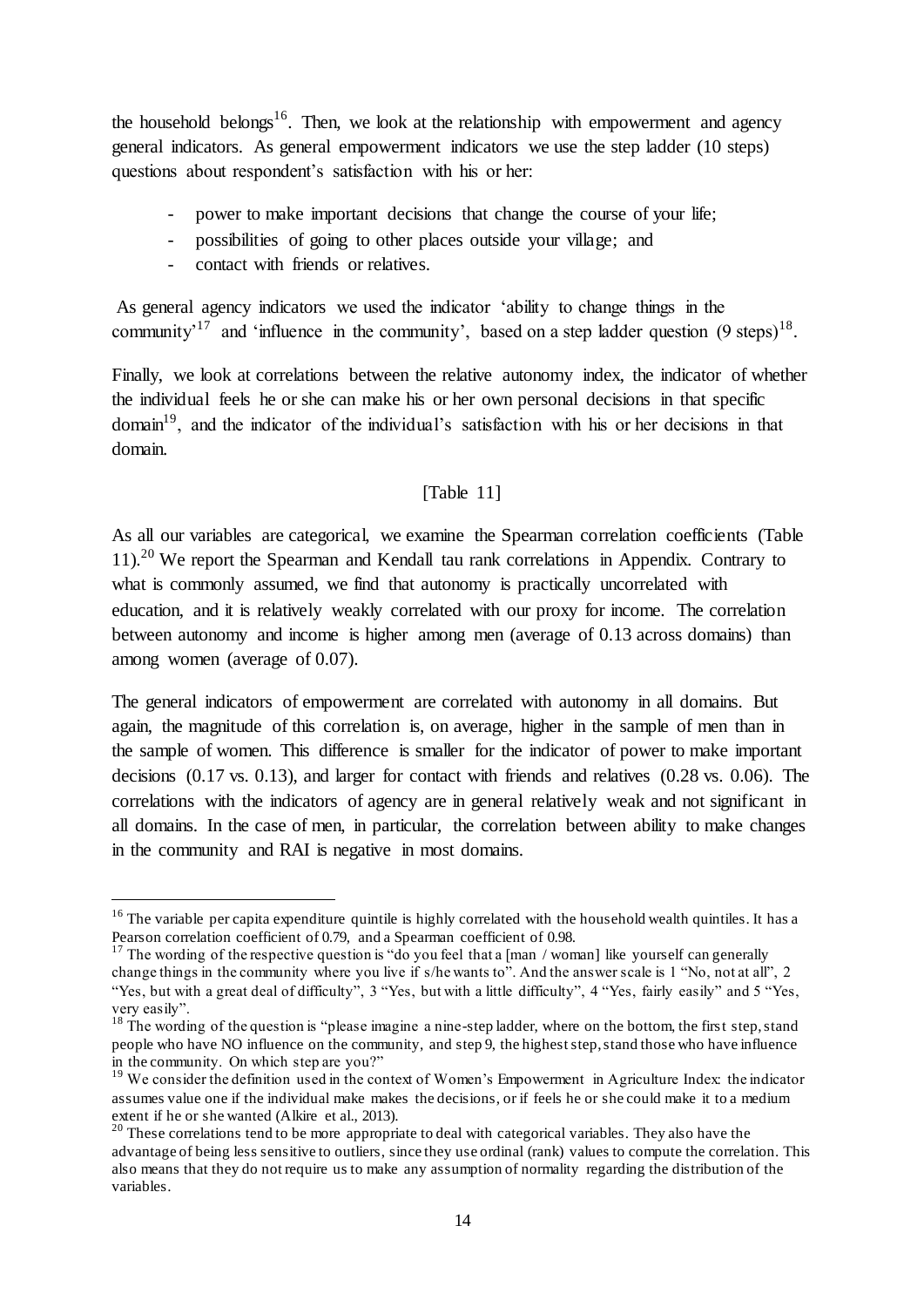Looking at the domain-specific indicators, we find that RAI and satisfaction with decisions made are more strongly correlated: the average correlation coefficient across domains is 0.38 for men and 0.33 for women. This means that, on average, individuals with higher autonomy are more satisfied with their actions; however the level of correlation is still relatively low.

On the other hand, the question of whether the respondent either makes a decision in the domain, or feels he or she could make a decision if she wished – which is an improvement on the standard decision-making questions that are often used to proxy empowerment – has low correlations for both men and women across all domains. In all but two cases correlations are 0.1 or under; the highest value is 0.15 and applies both to women's decision-making regarding religious faith and to protection from violence.

In summary, the two indicators that are more correlated with individuals' relative autonomy, consistently across gender, are the domain-specific indicator of satisfaction with decisions made and the general indicator of satisfaction with 'power to make important decisions that change one's course of life', but even these correlation values are relatively low. This evidence is in line with the predictions of the SDT theory.

## **5.3 Regression Analysis**

The correlation analysis provides only a very rudimentary view of the relationship between different indicators, as it ignores both interactions between variables and non-linear relations. In order to provide a more formal analysis of the relationship between autonomy and other individual's characteristics we use a regression analysis. The purpose of this exercise is two fold. First, we want to identify the potential determinants of autonomy. Second, we want to examine into what extent other indicators could be used as proxies for individual relative autonomy in Bangladesh.

## **5.3.1 Empirical Specification**

We start by estimating the following equation:

$$
RAI_i = \beta_0 + \beta_1 X_i + \beta_2 F_i + \beta_3 H_i + \varepsilon_i
$$
 (1)

where  $RAI_i$  is the vector of individual *i*'s relative autonomy indices in the different domains,  $\boldsymbol{X}_i$  is a vector of individual and household demographic characteristics,  $\boldsymbol{F}_i$  is a vector of indicators of individual's general functionings,  $H_i$  is a vector of indicators of housing quality and assets, and  $\varepsilon_i$  is an error term.

In a second round of regressions we include an additional set of explanatory variables,  $Z_i$ (potential proxies for RAI), to see how these are associated with autonomy, once we control for the individual and household's characteristics.

$$
RAI_i = \beta_0 + \beta_1 X_i + \beta_2 F_i + \beta_3 H_i + \beta_4 Z_i + \varepsilon_i
$$
 (2)

The vector  $X_i$  includes: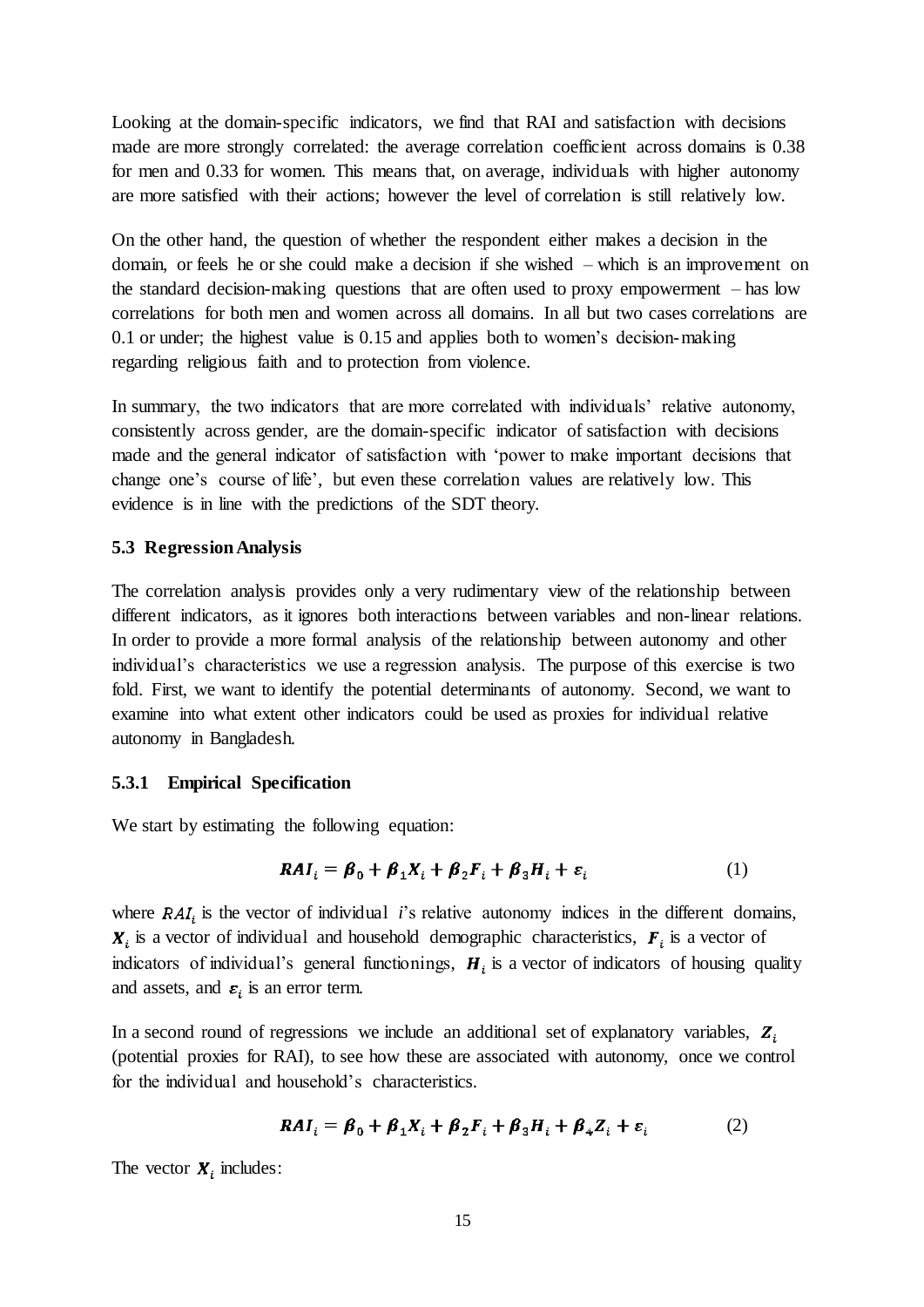- the individual's age,
- dummy variables that assumes the value one
	- o if the individual is the head of the household;
	- o if the respondent is married;
	- o if the household head's occupation is related with agriculture (farming,
	- fishing or fish raising, and livestock and poultry raising)
- the number of household members; and
- the number of household members younger than six years old.

The vector  $\boldsymbol{F}$ , includes:

- individuals' education measured as years of education; $^{21}$
- a dummy that equals one if the individual's occupation is related with agriculture; and
- an indicator of health that equals one if respondent can easily 'stand up after sitting down', 'walk for 5 km' and 'carry 20 liters of water for 20 meters'.

The vector  $H_i$  includes:

 $\overline{a}$ 

- housing quality indicators, namely
	- $\circ$  an indicator of sanitation,<sup>22</sup>
	- o drinking water,23 and
	- $\circ$  cooking fuel.<sup>24</sup>
- three asset dummies.
	- o one proxying for access to information (equal one if household has a TV, radio, phone or mobile phone),
	- o another for support to mobility (equal one if household owns a bicycle, rickshaw, van, boat, or motorbike), and
	- o another for support to livelihood (equal one if household owns livestock or cultivable land); and
- per capita expenditure quintile to which the household belongs.<sup>25</sup>

The summary statistics of all the variables used are presented in Appendix.

Given the nature of our dependent variable, we use an ordered probit model.<sup>26</sup> All our regressions are estimated separately for men and women.<sup>27</sup> Our estimation strategy also

<sup>&</sup>lt;sup>21</sup> Measuring education level with dummies for level of education achieved instead of years of education does not affect the conclusions presented below.

 $^{22}$  Dummy equals one if household members use *pucca*, or sanitary toilet with or without flush.

<sup>&</sup>lt;sup>23</sup> Dummy equals one if source of drinking water is piped water, own tube well, rain water, or deep tube well for irrigation.

 $24$  Dummy equals one if main source of cooking fuel is electricity, supply gas, LPG, or kerosene.

<sup>&</sup>lt;sup>25</sup> The housing characteristics and assets dummies capture whether the household has basic conditions and assets. The per capita expenditure quintile proxies the relative position of the household in terms of income. The highest correlations of per capita expenditure quintile are with sanitation (0.28), cooking fuel (0.11), assets for access to information (0.26) and assets for support to livelihood (0.10). None of these correlations is likely to lead to multicollinearity problems.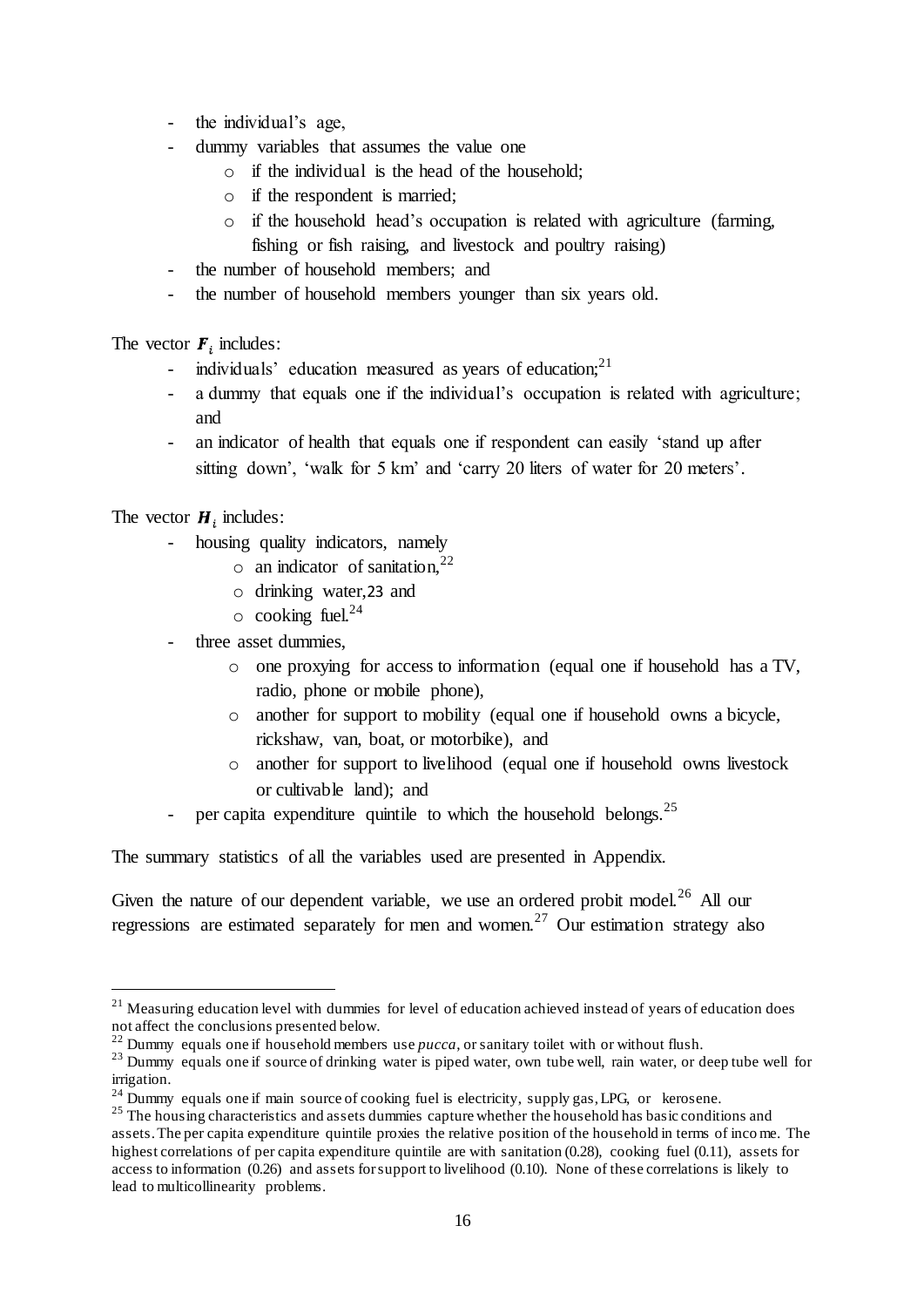accounts for the survey design (we use svy commands). Division dummies are included in all regressions to control for location specific effects.

### **5.3.2 Results**

 $\overline{a}$ 

#### *Determinants of autonomy*

Estimates of equation (1) for the RAI in domains of 'agriculture production', livestock raising', 'non-farm business' and 'protection from violence' are presented in Tables 12.1 (sample of men) and 12.2. (sample of women). We selected these domains because they cover a broad spectrum of activities (including the main occupation of men and women in the sample) and allow us to illustrate our main conclusions. The estimates of the regressions for the RAI on other domains are reported in the Appendix. For each RAI we present two sets of results: one without the per capita household expenditure quintile, and another with such control. This way we can assess how the inclusion of this control affects the coefficients of the other variables, especially of the housing quality and assets variables. In these tables we only display the variables that have significant coefficients in at least one of the regressions of men, or women.

[Table 12.1]

[Table 12.2]

Three general features become apparent when we look at these tables. First, men and women's relative autonomy seems to be determined by different factors. Second, geographical location, which may proxy different cultural norms in each of Bangladesh's divisions, affects the autonomy of both men and women. Third, the factors that determine relative autonomy vary across domains of decision-making.

**Differences across gender**. Men's autonomy is positively associated with income. The coefficient of the quintile of per capita expenditure is significant at 1% level in all regressions of men's RAI, except in the domains of 'expression of religious faith' (only significant and 5% level) and 'family planning'. On the other hand, this coefficient is not significant in any of the regressions of women's RAI, except in 'protection from violence' and 'own wage and employment', where the coefficient is negative. The negative coefficient in the wage and employment regression for women likely reflects the premium given to female seclusion, such that better-off women are more likely to withdraw from the labor market. The negative sign on protection from violence, however, highlights the possibility that domestic violence (which is likely to be the form of violence to which women are more exposed in Bangladesh, given the high incidence of domestic violence) does not decrease with income.

<sup>&</sup>lt;sup>26</sup> The Relative Autonomy Index (RAI) is a Likert Scale. So, it could be analyzed as an interval scale (Allen and Seaman, 2007; Brown, 2011; Carifio and Perla, 2007). However, given its distribution we think it is more appropriate to use an ordered categorical model.

<sup>27</sup> Otherwise, as there is a male and female from each household, the errors are likely to be correlated.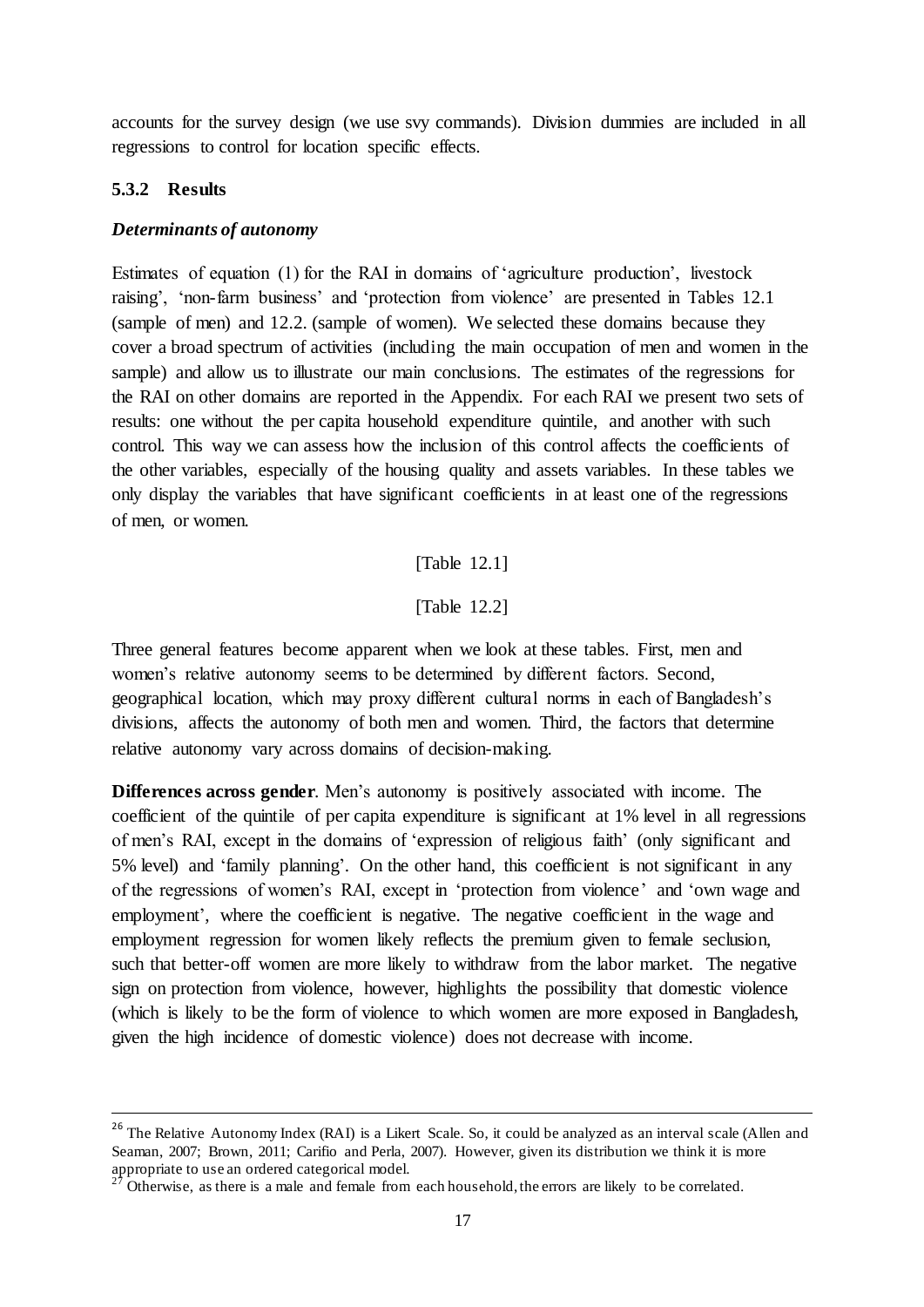Women's relative autonomy, on the other hand, is associated with their occupation. The results suggest that women engaged in activities related with agriculture tend to have lower levels of autonomy than women engaged in other activities. This relationship is significant at 1% level in all domains, except 'non-farming business activity'. The occupation of most women in rural Bangladesh is either livestock/poultry raising (50% of the sample) – here classified as related with agriculture – or housewife  $(42%)$ . So, housewives seem to have higher autonomy than other women, possibly because they are able to fulfill social expectations of female seclusion by not leaving the homestead to work.

Less important, but curious, we find that sanitation tends to be negatively associated with men' autonomy, but positively associated with women's RAI. It is possible that having better sanitary facilities on one's homestead reduces women's vulnerability in terms of having to use facilities outside, but this effect does not hold for men.<sup>28</sup>

**Geographical location**. The high significance of the location dummies suggests that, after controlling for income distribution, basic housing conditions and individuals' characteristics, there are local factors that have a strong effect on individuals' autonomy. For instance, individuals living in Rajshahi and Rangpur seem to have lower autonomy than those who live in Dhaka; in contrast, those who live in Khulna seem to have higher autonomy. These results are consistent with the greater exposure of individuals living in the greater Dhaka area to nongovernmental organizations, which tend to target the poor and women, as well as the possible influence of being near the Indian border (and the major metropolitan area of Kolkatta) on individuals living in Khulna (see map of Bangladesh in Figure 5).

### [Figure 5]

**Determinants of autonomy in specific domains**. The pattern of determinants of women's autonomy in the domain of 'protection from violence' is particularly interesting. Women's education is not significantly associated with autonomy in any other domain, except for this. This is an important result, given the high rates of intimate partner violence in Bangladesh: increasing women's education thus continues to be an important policy priority for women's overall empowerment and welfare. Being the household head is also associated with women's autonomy only in this domain, and 'how to deal with serious health problem'. Finally, household income is negatively associated with women's autonomy in 'protection from violence' and 'own wage and salaried employment.'

Another interesting aspect of women's autonomy is related with the impact of ownership of specific assets in autonomy in different domains. For instance, assets related to access to information and support to mobility seem to have a positive impact on women's autonomy in the domain 'non-farming business activity'. Assets to support livelihood also have a positive impact on women's autonomy in protection from violence. Assets, particularly those related to information, mobility, and livelihoods, thus appear to have a positive impact on women's

 $\overline{a}$ 

<sup>&</sup>lt;sup>28</sup>Indeed, in some parts of South Asia, having the husband assure that the home to which a bride is moving has its own toilet has become a condition for marriage.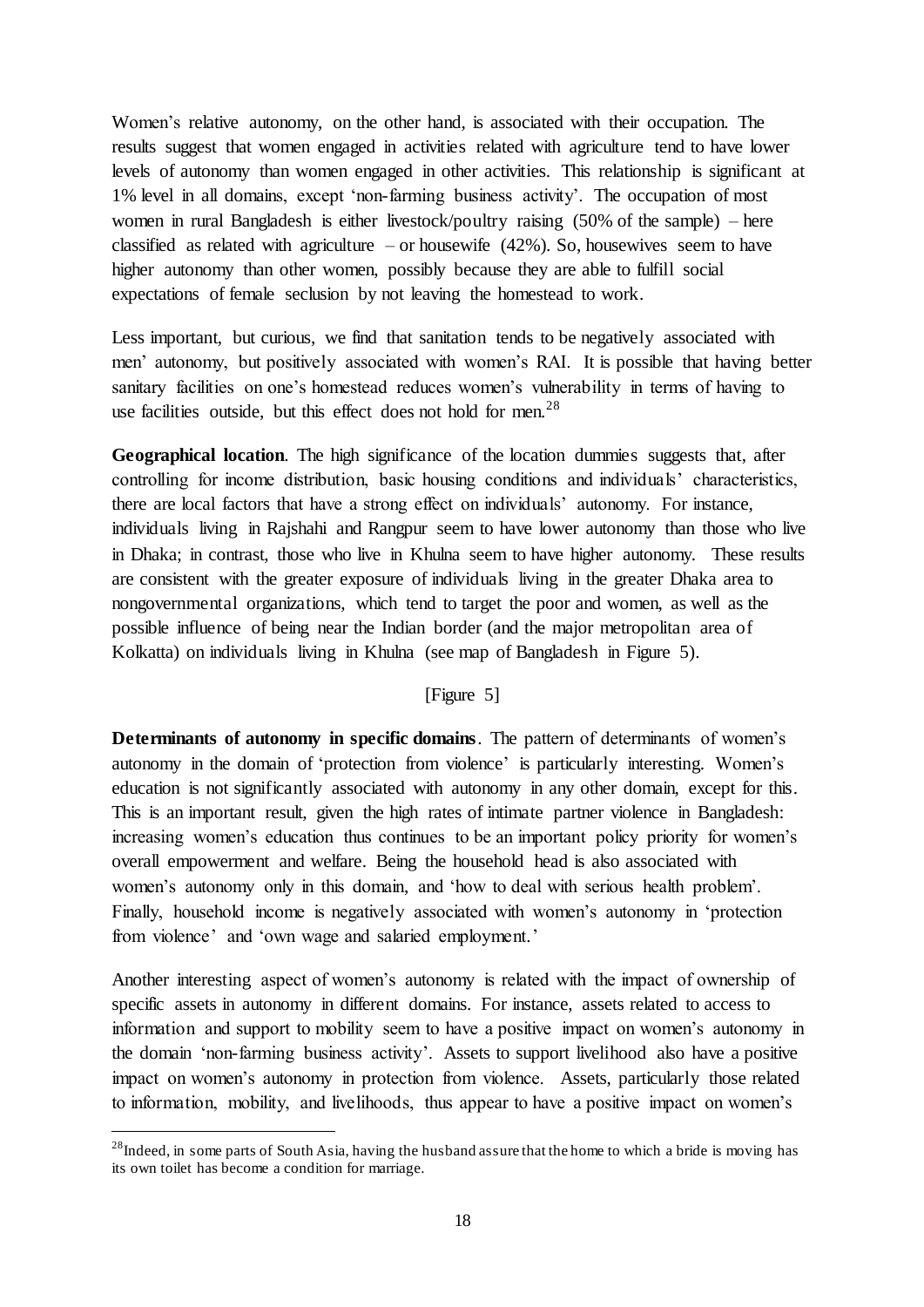autonomy, in contrast to income. These results are potentially relevant to programs that seek to increase women's control of assets.

# *Other possible proxies*

The analysis above has shown that neither age, education nor income are suitable proxies for relative autonomy of men and women. Now, we investigate if the indicators of satisfaction with decisions made and power to make important decisions are valid candidates to act as proxies for autonomy, by testing if their association with RAI remains significant after controlling for individuals' characteristics.

# [Table 13.1]

# [Table 13.2]

Tables 13.1 and 13.2 present the estimates of equation (2) for the RAI in the same domains considered above, except 'livestock raising'. The estimates of the regressions for the RAI on other domains are reported in the Appendix. For each RAI we present three sets of results, where we examine sensitivity of adding the following explanatory variables:

- (i) The indicator "feel can make decision";
- (ii) The indicators "feel can make decisions" and "satisfaction with decisions made"; and
- (iii) The indicators "feel can make decisions" and "satisfaction with power to make important decisions".

The indicator "feel can make a decision" is not significantly associated with RAI in all domains. So, as suggested by the correlation analysis, this indicator is not a good candidate to proxy autonomy.

The indicators "satisfaction with decisions made" and "power to make important decisions", on the other hand, are significantly associated with higher levels of autonomy of men and women in all domains. Nevertheless, in most cases, the inclusion of these indicators as explanatory variables does not affect the significance of the other determinants of autonomy (except for the variable "feel can make the decisions"). This suggests that, although these indicators contribute to explaining the variation in the RAI (especially, "satisfaction with decisions made", which inclusion leads to large increases in the F-statistic), they do not account for a large portion of the variation, which is indicated by the significance of all the relationships previously identified. Under these circumstances, it remains unclear whether these indicators can be used as proxies for autonomy, or are simply indicators that are also correlated with autonomy.

## **6. Conclusion**

In this paper we provide a detailed examination of a measure of individuals' autonomy, the Relative Autonomy Index, using data representative of Bangladeshi rural areas. The paper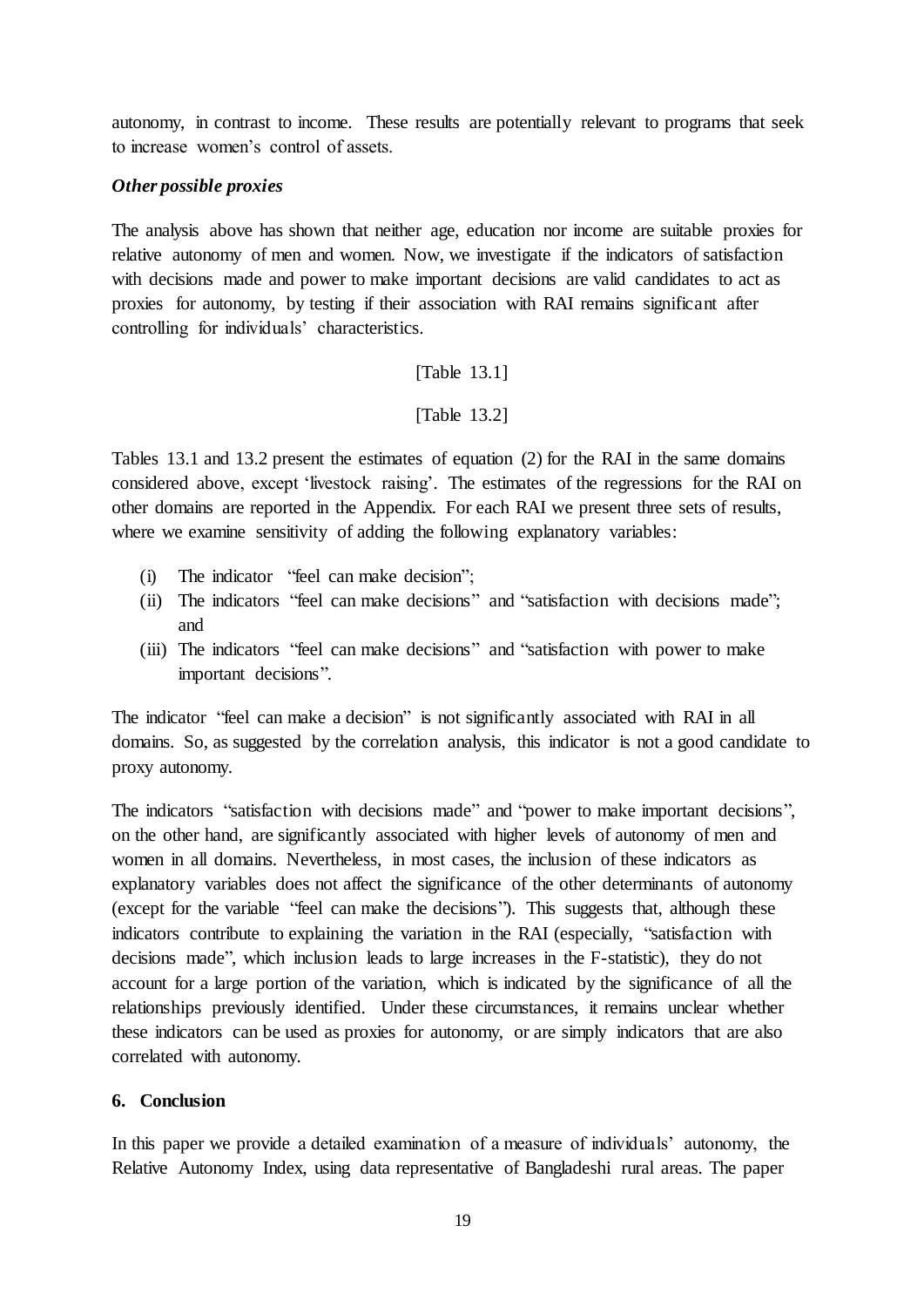presents two distinct analyses. In the first part of the paper we perform several descriptive statistic analyses to investigate the conceptual validity of our measure, and to assess the internal consistency of its scale. The second one provides an analysis of autonomy of men and women in rural Bangladesh and investigates to what extent this concept is captured by other common proxies of empowerment.

We report mixed results in terms of the conceptual validity of the RAI. On one hand, when we consider a reasonably sized sample, our statistical methods identify three dimensions in the data, each one corresponding to one of the motivations subscales, as predicted by our measurement model. On the other hand, we only find an ordered correlation among the motivation subscales in the sample of men, and only in five of the 13 domains. This means that in most cases the correlations between our subscales do not perfectly fit the selfdetermination continuum. Interestingly, we find gendered patterns of correlations. In the sample of men we find that external and introjected motivations are strongly correlated, but both are weakly correlated with autonomous motivations. This might be interpreted as evidence that the autonomy of Bangladeshi men can be assessed with reference to only two broad categories of motivation: controlled and autonomous. In the sample of women, we find that external motivation is positively and strongly correlated with introjected and autonomous motivations, while the correlations between introjected and autonomous motivations tend to be weak. We speculate that the strong correlation between external and autonomous motivation reflects that Bangladeshi women internalize societal norms and "make them their own"; but qualitative work is needed to study this issue. In terms of reliability, Cronbach's Alpha and the Mokken Scale Procedure – again, when done with base in a large sample and with respect to closely related domains – indicate that the scale is very good.

Our exploratory analysis of the determinants of autonomy of men and women in Bangladesh shows that neither age, education, nor income, are suitable proxies for autonomy. This implies that the RAI adds new information about the individuals. In general, we find that while men's autonomy is largely determined by the income of the household, women's autonomy is closely related to their occupation. Finally, we do not find robust evidence that decision-making indicator "feel can make decisions", empowerment indicator "power to make decisions", and domain-specific indicator "satisfaction with decisions made" constitute valid proxies for autonomy.

### **References**

Abdi H. & Valentin D. (2007). "Multiple correspondence analysis," In: Salkind NJ, ed. *Encyclopedia of Measurement and Statistics*. Thousand Oaks, CA: Sage Publications; pp. 651–657.

Abell, N., Springer, D. W., & Kamata, A. (2009). *Developing and validating rapid assessment instruments*. New York: Oxford University Press, Inc.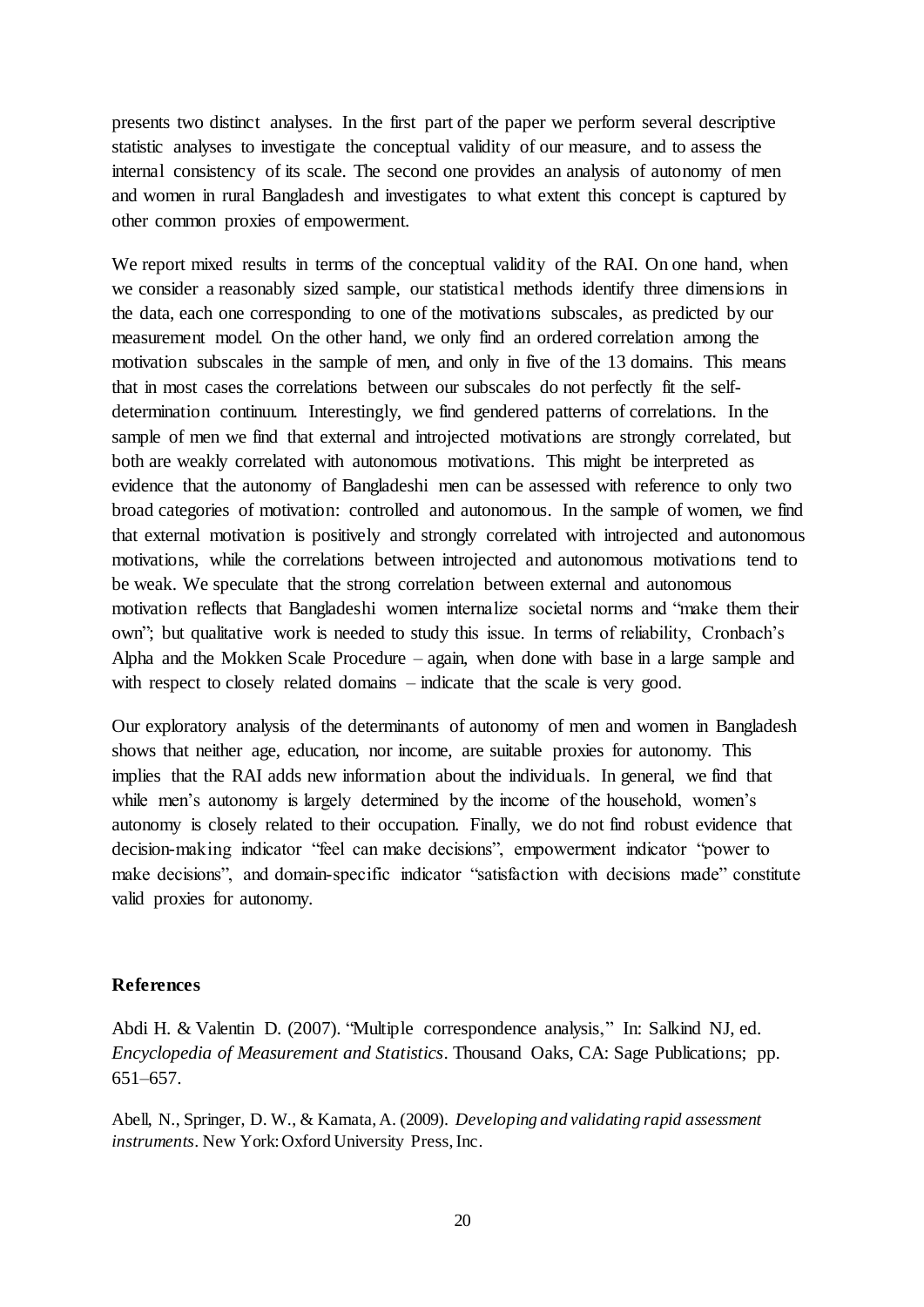Alkire, S. (2005). "Subjective quantitative studies of human agency," *Social Indicators Research*, 74(1), pp. 217-260.

Alkire, S. (2008). *Concepts and Measures of Agency*. Oxford: mimeo.

Alkire, S, Meinzen-Dick, R., Peterman, A., Quisumbing, A., Seymour, G. & Vaz, A. (2013). "The Women's Empowerment in Agriculture Index," *World Development*, Vol. 52, pp. 71– 91.

Allen, E. & Seaman, C. (2007). "Likert Scales and Data Analyses," *Quality Progress*, 40, 64-65.

Brown, J. (2011). "Likert Items and Scales of Measurement?" *Shiken: JALT Testing & Evaluation SIG Newsletter*, 15 (1), pp. 10-14.

Carifio, J. & Perla, R. (2007). "Ten Common Misunderstandings, Misconceptions, Persistent Myths and Urban Legends about Likert Scales and Likert Response Formats and their Antidotes," *Journal of Social Sciences*, Vol. 3(3), pp. 106-116.

Cortina, J. M. (1993). "What is Coefficient Alpha? An Examination of Theory and Applications," *Journal of Applied Psychology*, Vol. 78(1), pp. 98-104.

Chirkov, V. I., Ryan, R., Kim, Y., & Kaplan, U. (2003). "Differentiating autonomy from individualism and independence: a self-determination theory perspective on internalization of cultural orientations and well-being," *Journal of Personality and Social Psychology*, 84(1), 97-110.

Chirkov, V. I. (2009). "A cross-cultural analysis of autonomy in education: A selfdetermination theory perspective," *Theory and Research in Education*, Vol. 7, pp. 253-262.

Chirkov, V. I., Ryan, R. M., & Sheldon, K. M. (2011). *Human autonomy in cross-cultural contexts: Perspectives on the psychology of agency, freedom, and well-being,* Dordrecht: Springer.

Deci, E. L., & Ryan, R. M. (1985). *Intrinsic motivation and self-determination in human behavior*. New York: Plenum Publishing Co.

Deci, E. L., & Ryan, R. M. (Eds.). (2002). *Handbook of self-determination research*. Rochester, NY: The University of Rochester Press.

Deci, E. L., & Ryan, R. M. (2012). Motivation, personality, and development within embedded social contexts: An overview of self-determination theory. In R. M. Ryan (Ed.), *Oxford handbook of human motivation* (pp. 85-107). Oxford, UK: Oxford University Press.

Guio, A.-C., Gordon, D. & Marlier, E. (2012), "Measuring material deprivation in the EU: Indicators for the whole population and child-specific indicators", Eurostat Methodologies and working paper, Publications office of the European Union, Luxembourg, available from: